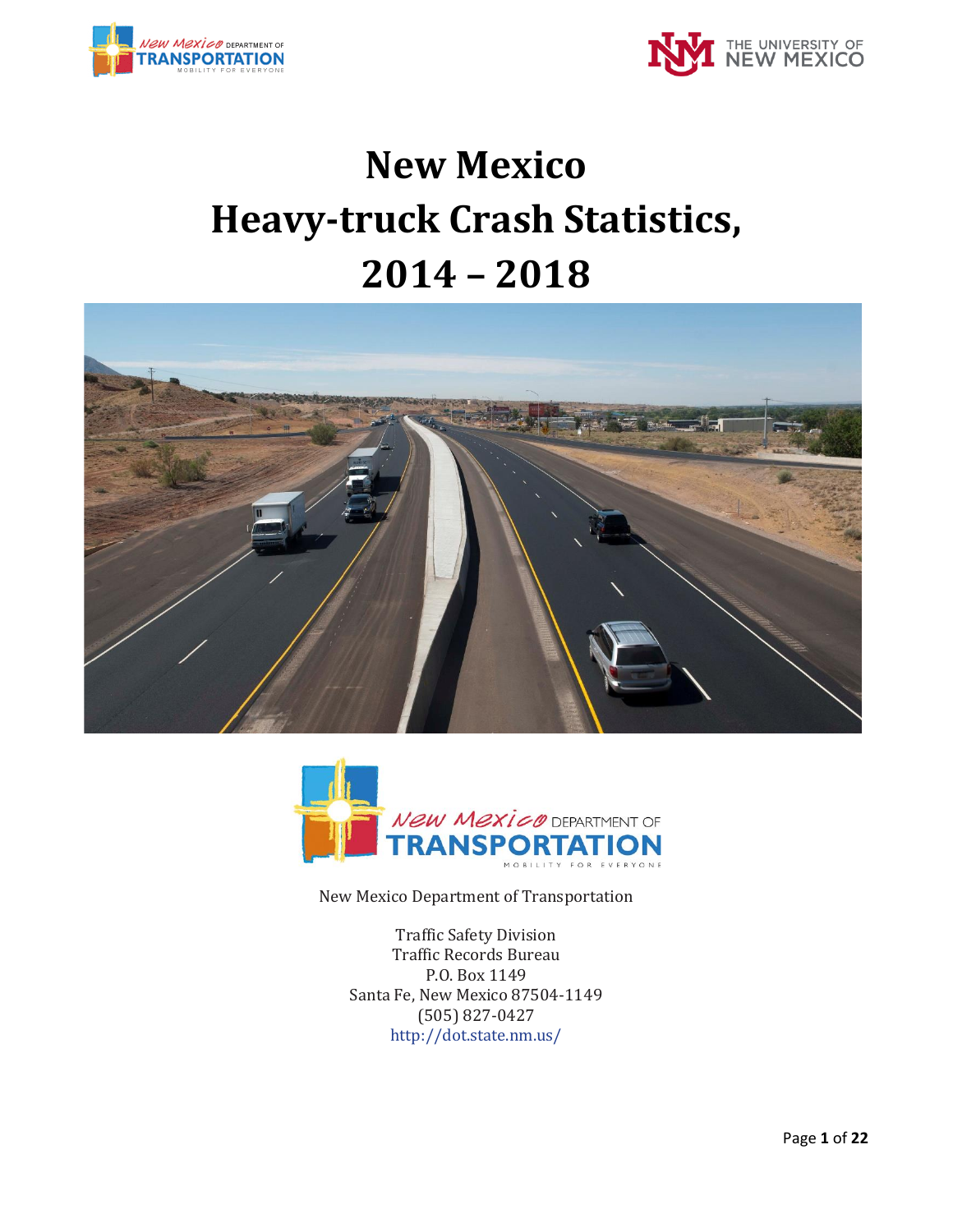



#### Produced for the New Mexico Department of Transportation, Traffic Safety Division, Traffic Records Bureau, under Contract C06100 Produced by the University of New Mexico Geospatial and Population Studies, Traffic Research Unit https://gps.unm.edu/tru

Distributed in compliance with New Mexico Statute 66-7-214 as a reference source regarding New Mexico traffic crashes

#### Source:

Crash data are from the NMDOT Uniform Crash Reports (UCR), submitted by law enforcement agencies in the state, for any incident on a public roadway involving one or more motor vehicles that resulted in death, injury, or at least \$500 in property damage. These reports are processed by the NMDOT Traffic Records Program, and analyzed by the University of New Mexico, Geospatial and Population Studies (GPS), Traffic Research Unit (TRU).

The NMDOT Crash Database, as of June 30, 2020, was used for this report.

## Disclaimer:

NMDOT crash data is protected by the federal mandate Title 23 U.S.C. Section 409, which forbids the discovery and admission into evidence of reports, data, or other information compiled or collected for activities required pursuant to Federal highway safety programs, or for the purpose of developing any highway safety construction improvement project, which may be implemented utilizing federal-aid highway funds, in tort litigation arising from occurrences at the locations addressed in such documents or data.

For the purposes of this report, data are compiled by the University of New Mexico, Geospatial and Population Studies, Traffic Research Unit (TRU), on behalf of the New Mexico Department of Transportation (NMDOT). Data in this report may differ from that in other data sources, such as the Federal Fatality Analysis Reporting System (FARS), due to the timing of publications and rules for how data are compiled and maintained in Federal vs. State databases. If you have questions regarding this report, please contact the Traffic Safety Division at 505-827-0427.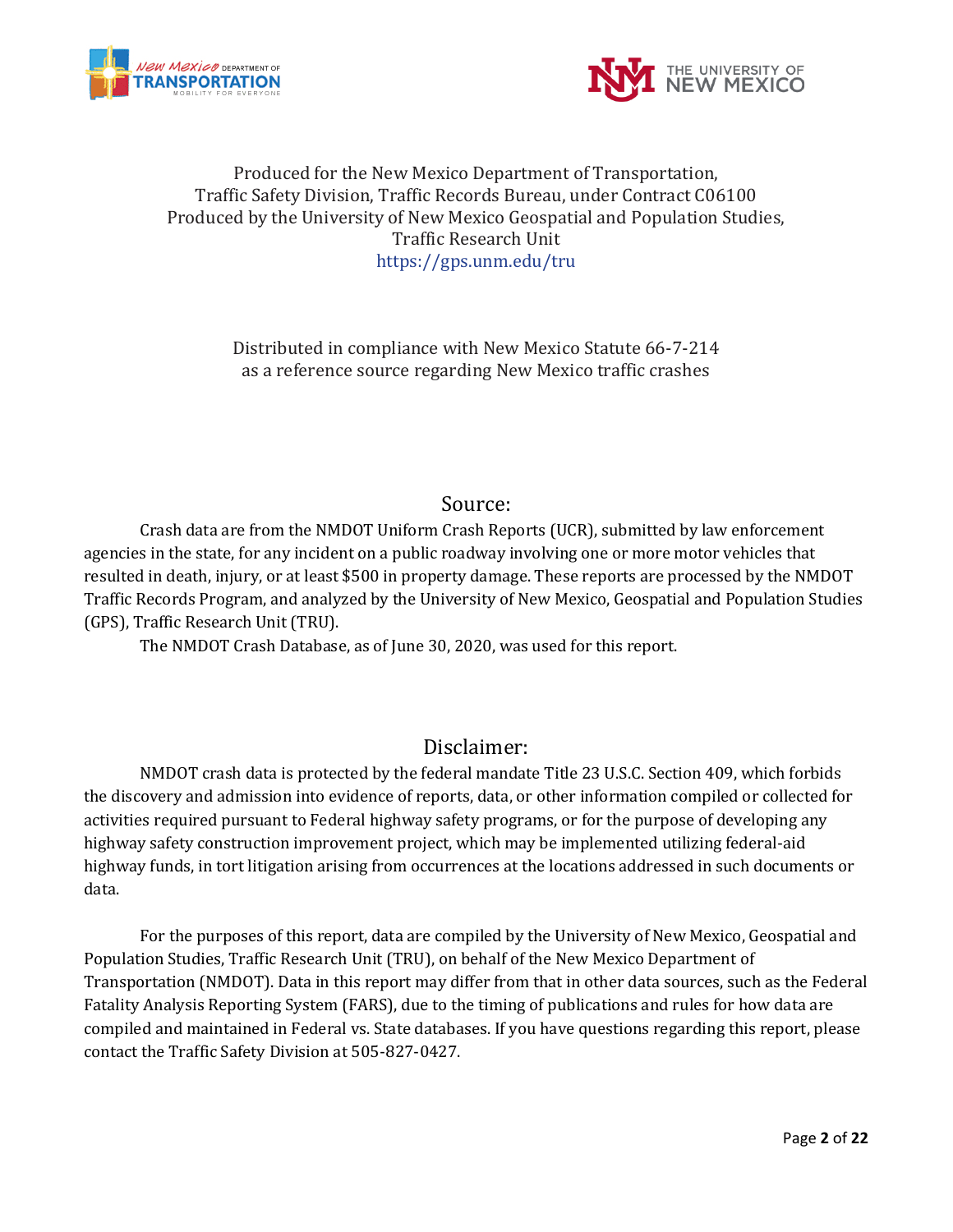



## **Executive Summary**

**Overall Patterns:** The number of heavy-truck crashes has increased in each of the past four years (Table 1). The percentage of heavy-truck-involved crashes out of all crashes has increased in each of the past three years (Table 1). The number and percentage of fatalities involving heavy trucks has been irregular (Table 1).

**Injuries:** The most common injury classification in heavy-truck crashes is No Apparent Injuries, at 84 percent (Table 2).

**Timing:** More heavy trucks are in crashes in October and December, which each have about 10 percent of heavy-truck crashes (Table 3). Saturdays and Sundays have the least heavy trucks in crashes, at 11 percent and 9 percent, respectively (Table 3). Heavy trucks are in more crashes from 8 a.m. through 4 p.m., with at least 6 percent of all crashes in each of those hours (Table 4). The fewest crashes at late at night, with less than 2 percent in each hour from 11 p.m. through 4 a.m. (Table 4).

**Alcohol and Drug Involvement:** The number of people each year in crashes in heavy trucks driven by drivers involved with alcohol tends to be in the high 80s (Table 6). The number of people each year in crashes in heavy trucks driven by drivers involved with drugs tends to be in the low 20s (Table 7).

**Demographics:** People in crashes in heavy trucks are more likely to be in trucks driven by men, with a ratio of 15 to 1 (Table 12). But sex data is missing for about 7 percent of heavy-truck drivers in crashes (Table 12).

**Hit-and-Run Crashes:** Hit-and-run crashes account for about 9 percent of people in heavy trucks in crashes (Table 13).

**Environmental Conditions:** The two most-common light conditions for people in heavy-truck crashes are daylight, 72 percent; and dark – not lighted, 14 percent (Table 14). The most-common situation with traffic controls for people in heavy-truck crashes is no controls, 56 percent (Table 17). The most-common situation for road design lanes for people in heavy-truck crashes is two lanes, 48 percent (Table 18).

**Driver Action:** The most-common driver action for people in heavy-truck crashes is going straight, 48 percent (Table 21).

**Missing Data:** There is a large amount of missing data about people in heavy-truck crashes by road design divider, 33 percent (Table 19); road design, 21 percent (Table 20); and driver action, 27 percent (Table 21).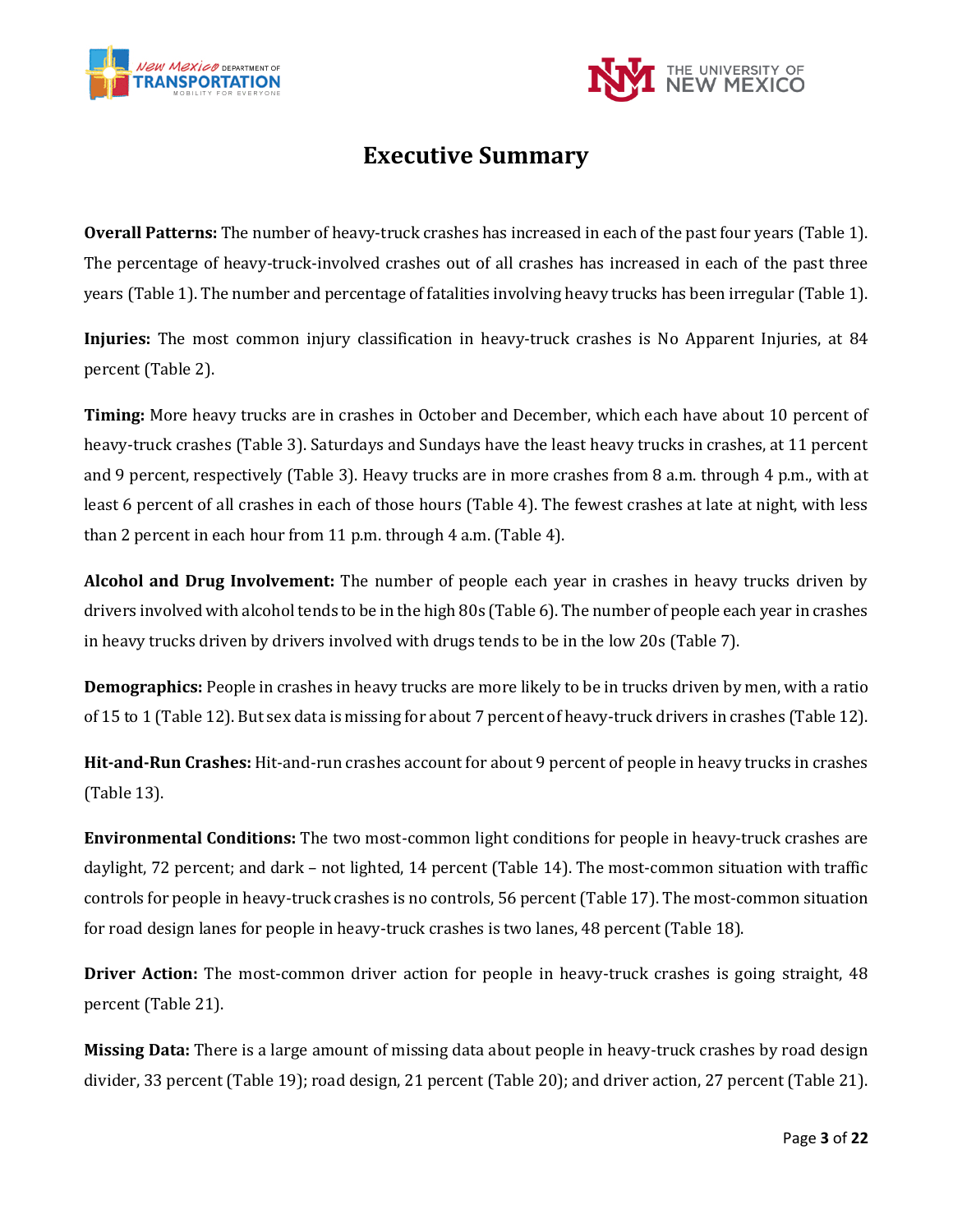



**Location:** Albuquerque had 28 percent of people in heavy-truck crashes, followed by Las Cruces, with 6 percent (Table 23). Rural areas had 29 percent (Table 23). Bernalillo County had 30 percent, followed by Dona Ana County at 9 percent (Table 24).

**Contributing Factors:** The most-common contributing factors for people in heavy-truck crashes are none, 27 percent; and driver inattention, 20 percent (Table 25).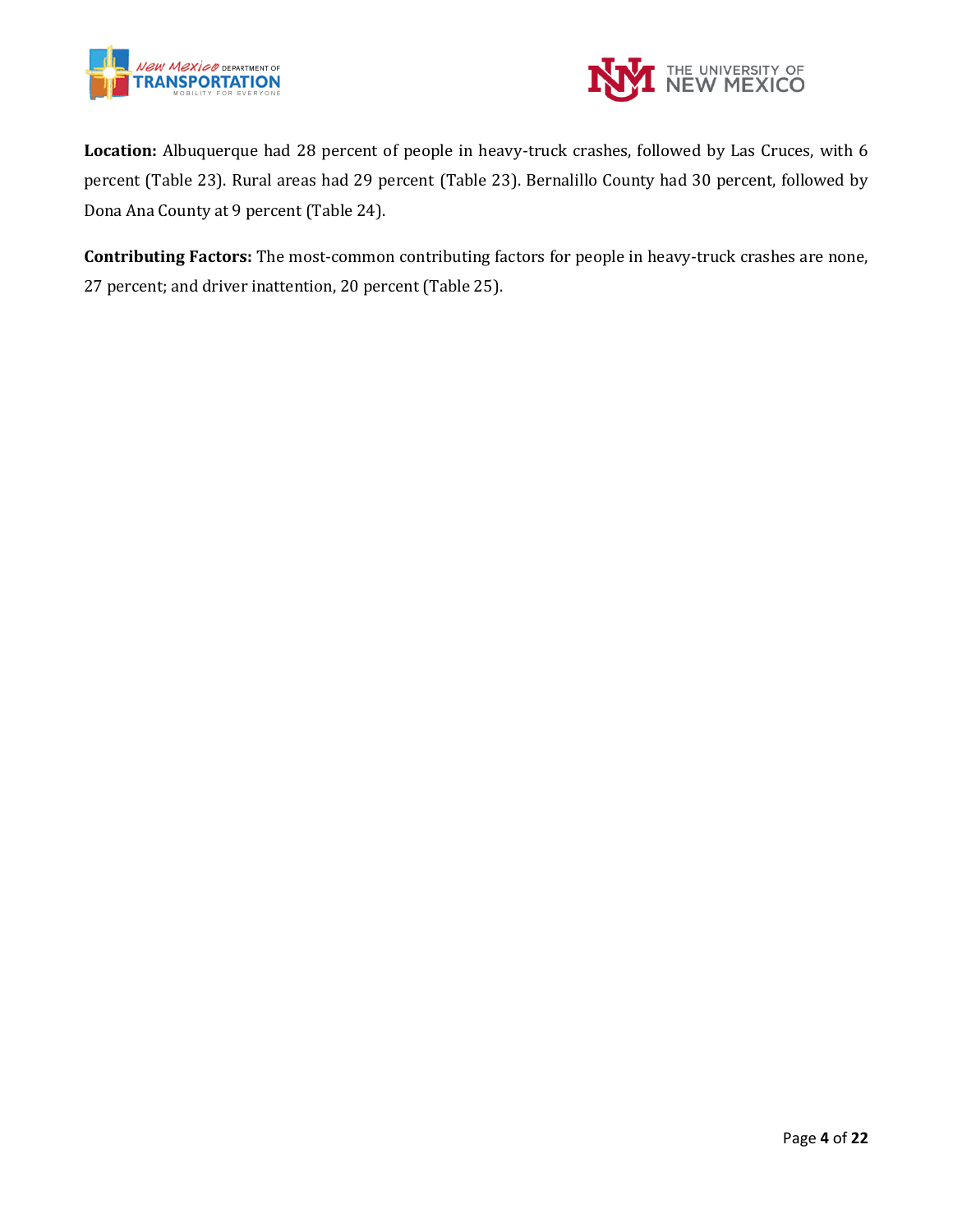



# **Table of Contents**

| 1.  |                                                                                                            |  |
|-----|------------------------------------------------------------------------------------------------------------|--|
| 2.  |                                                                                                            |  |
| 3.  |                                                                                                            |  |
| 4.  |                                                                                                            |  |
| 5.  | Fatalities Among Heavy-truck Drivers Involved with Alcohol or Drugs, 2014 - 201812                         |  |
| 6.  | People in Crashes by Injury Severity, in Heavy Trucks Driven by Drivers Involved with Alcohol, 2014 - 2018 |  |
|     |                                                                                                            |  |
| 7.  | People in Crashes by Injury Severity, in Heavy Trucks Driven by Drivers Involved with Drugs,               |  |
|     |                                                                                                            |  |
| 8.  | People in Heavy-truck Crashes in Vehicles with Drivers Involved with Alcohol or Drugs by Driver Age,       |  |
|     |                                                                                                            |  |
| 9.  | People in Heavy-truck Crashes in Vehicles with Drivers Involved with Alcohol or Drugs, by Driver Age and   |  |
|     |                                                                                                            |  |
| 10. |                                                                                                            |  |
| 11. |                                                                                                            |  |
| 12. |                                                                                                            |  |
| 13. |                                                                                                            |  |
| 14. | People in Heavy-truck Crashes by Driver Injury Severity and Light Condition, 2014 - 201816                 |  |
| 15. | People in Heavy-truck Crashes by Driver Injury Severity and Road Condition, 2014 - 201816                  |  |
| 16. | People in Heavy-truck Crashes by Driver Injury Severity and Road Surface, 2014 - 2018 17                   |  |
| 17. | People in Heavy-truck Crashes by Driver Injury Severity and Traffic Control Device, 2014 - 201817          |  |
| 18. | People in Heavy-truck Crashes by Driver Injury Severity and Road Design Lanes, 2014 - 2018 17              |  |
| 19. | People in Heavy-truck Crashes by Driver Injury Severity and Road Design Divider, 2014 - 201818             |  |
| 20. | People in Heavy-truck Crashes by Driver Injury Severity and Road Design, 2014 - 2018 18                    |  |
| 21. | People in Heavy-truck Crashes by Driver Injury Severity and Vehicle Action, 2014 - 2018 18                 |  |
| 22. | People in Heavy-truck Crashes by Driver Injury Severity and Agency, 2014 - 201819                          |  |
| 23. |                                                                                                            |  |
| 24. |                                                                                                            |  |
| 25. |                                                                                                            |  |
|     | 26. Frequency of Contributing Factors of Drivers Killed in Heavy-truck Crashes, 2014 - 201822              |  |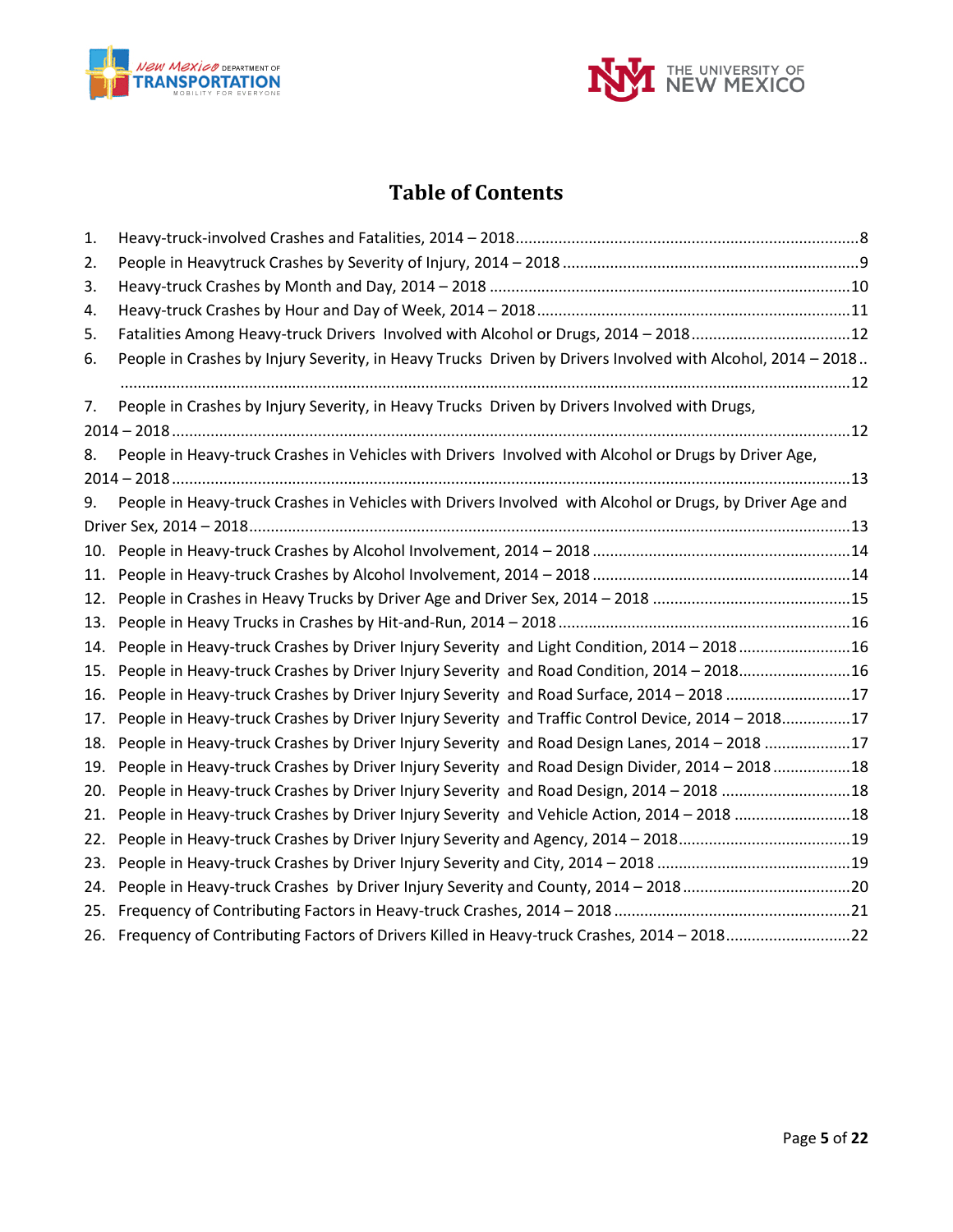



# **Definitions**

**Alcohol-involved Crash** – A crash for which the Uniform Crash Report (UCR) indicated that 1) a DWI citation was issued, 2) alcohol was a contributing factor, or 3) a person in control of a vehicle was suspected of being under the influence of alcohol. Alcohol-involved crashes involve one or more alcohol-involved drivers.

**Alcohol-involved Driver** – A person in control of a motor vehicle who was cited for DWI or indicated on the Uniform Crash Report as either suspected or determined by testing to be under the influence of alcohol.

**Alcohol- or Drug-involved Heavy-truck Crash** – A heavy-truck crash for which the Uniform Crash Report indicated that 1) a DWI citation was issued, 2) alcohol or any drug was a contributing factor, or 3) a person in control of a vehicle (including a pedestrian or pedalcyclist) was suspected of being under the influence of alcohol or drugs. Alcohol- or drug-involved crashes involve one or more alcohol-or drug-involved drivers. A single alcohol- or druginvolved crash can involve multiple alcohol- or drug-involved drivers.

**Alcohol- or Drug-involved Heavy-truck Driver** – A heavy-truck driver who was cited for DWI or indicated on the Uniform Crash Report as either suspected or determined by testing to be under the influence of alcohol or drugs.

**Crash** – A reported incident on a public roadway involving one or more motor vehicles that resulted in death, personal injury, or at least \$500 in property damage. Crashes on private property (such as a parking lot) are not included.

**Contributing Factor** – Circumstance that helped bring about the crash. Contributing factors are reported in the Apparent Contributing Factors section of the crash report. Multiple contributing factors may be reported for any vehicle involved crash.

**Driver** – A person in control of a motor vehicle. Pedestrians and pedalcyclists are classified as drivers of nonmotorized vehicles.

**Drug-involved Crash** – A crash for which the Uniform Crash Report (UCR) indicated that 1) a DWI citation was issued, 2) Drug was a contributing factor, or 3) a person in control of a vehicle was suspected of being under the influence of drugs. Drug-involved crashes involve one or more drug-involved drivers.

**Drug-involved Driver** – A person in control of a motor vehicle who was cited for DWI or indicated on the Uniform Crash Report as either suspected or determined by testing to be under the influence of drugs. A single druginvolved crash can involve multiple drug-involved drivers.

**Fatal Crash** – A crash in which at least one person was killed. Note that more than one person can be killed in a single fatal crash.

**Fatalities** – The number of people killed in a crash. The terms *killed* and *deaths* are synonymous with *fatalities*. A fatality is crash related if it occurs at the time of the crash or if the person(s) involved in the crash dies within 30 days.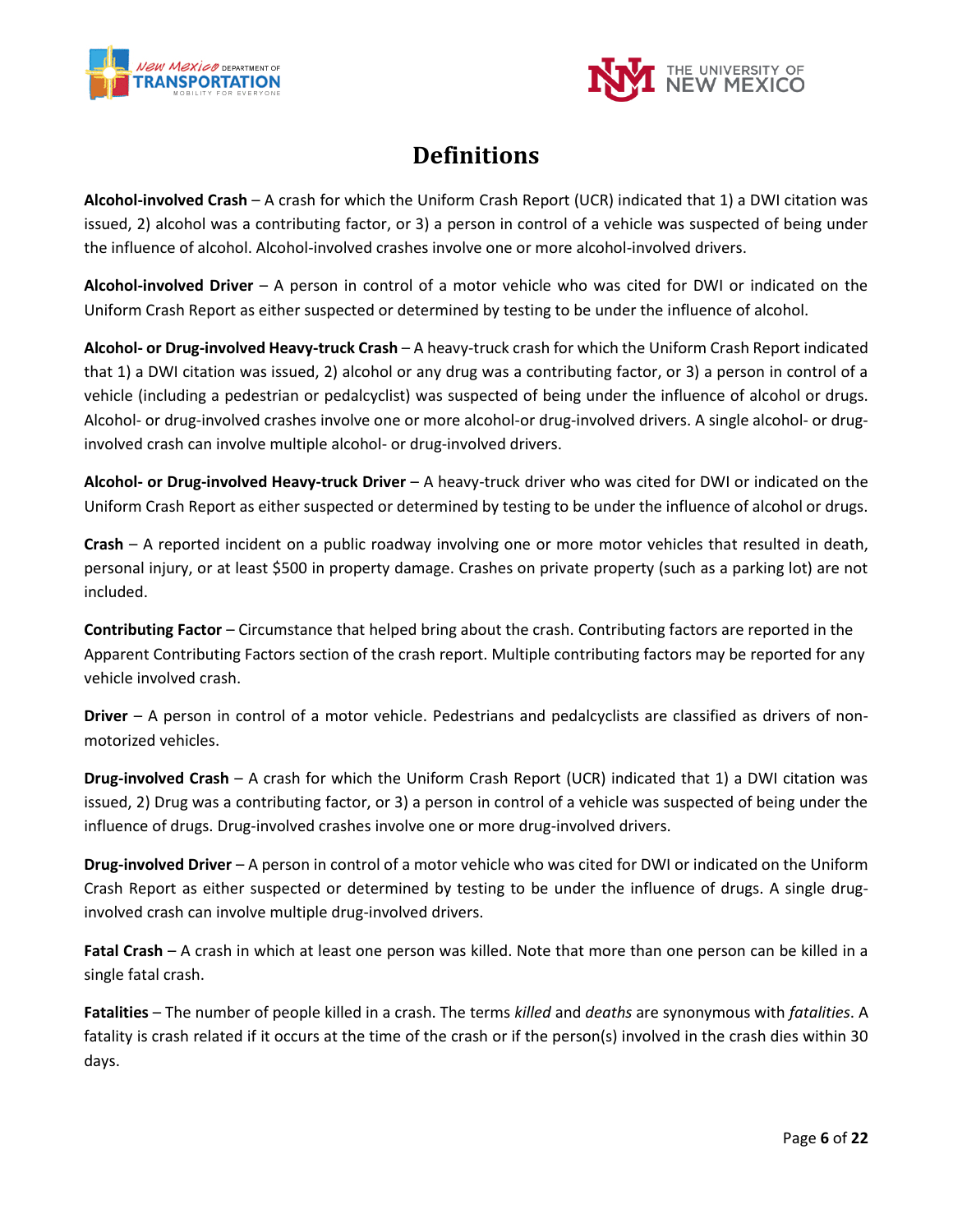



**Heavy-truck Involvement** – Involvement by one or more heavy trucks in a crash. Heavy trucks do not include pickup trucks but do include heavy equipment.

**Heavy-truck Crash** – A crash involving one or more heavy trucks.

**Injuries** – The number of people injured in a crash, in contrast to the number of crashes in which people were injured. This includes Suspected Serious Injuries (Class A), Suspected Minor Injuries (Class B) and Possible Injuries (Class C). Counts consist of people injured but not killed.

**Injury Crash** – A reported crash in which at least one person was injured. Injury crashes involve at least one Suspected Serious Injury (Class A), Suspected Minor Injury (Class B) or Possible Injury (Class C). Fatal crashes are not included in this category.

**Missing Data** – An indication that the applicable field on the Uniform Crash Report form was left blank or contained an invalid code. Starting with crashes that occurred in 2012, improvements in the identification of missing data in the NMDOT crash database led to an increase in the reported amount of missing data.

**Possible Injury** – An injury reported or claimed which is not a fatal, suspected serious or suspected minor injury. Possible injuries are those which are reported by the person or are indicated by his or her behavior, but no wounds or injuries are readily evident (a.k.a. Class C Injury, Complaint of Injury, or Non-visible Injury). Examples include momentary loss of consciousness, claim of injury, limping, or complaint of pain or nausea.

**Property Damage Only Crash (PDO)** – A reported crash on a public road that did not involve injuries or fatalities but resulted in more than \$500 in property damage only (a.k.a. a Class O crash).

**Severity of Injury** – The degree of injury to a person in a crash as described by the KABCO scale: K is for *Killed*, *ABC* indicate injuries (*A*=Suspected Serious Injury, *B*=Suspected Minor Injury, *C*=Possible Injury), and *O* indicates No Apparent Injuries (property damage only).

**Suspected Minor Injury** – A visible but not serious injury, such as abrasions, bruises and minor lacerations, as observed by the officer at the scene of the crash. Also known as a Class B Injury or a Visible Injury.

**Suspected Serious Injury** – An injury, other than a fatal injury, in which the person was carried from the scene of the crash or in which the injured person was unable to walk, drive or perform normal activities he or she was capable of performing before the injury occurred, as observed by the officer at the scene of the crash. Also known as a Class A Injury or an Incapacitating Injury.

**Vehicle** – A motorized car, truck, bus, van, or motorcycle (mechanically or electrically powered) for carrying or transporting persons or things. Pedestrians and pedal-cyclists are counted as nonmotorized vehicles when in a crash with a motor vehicle.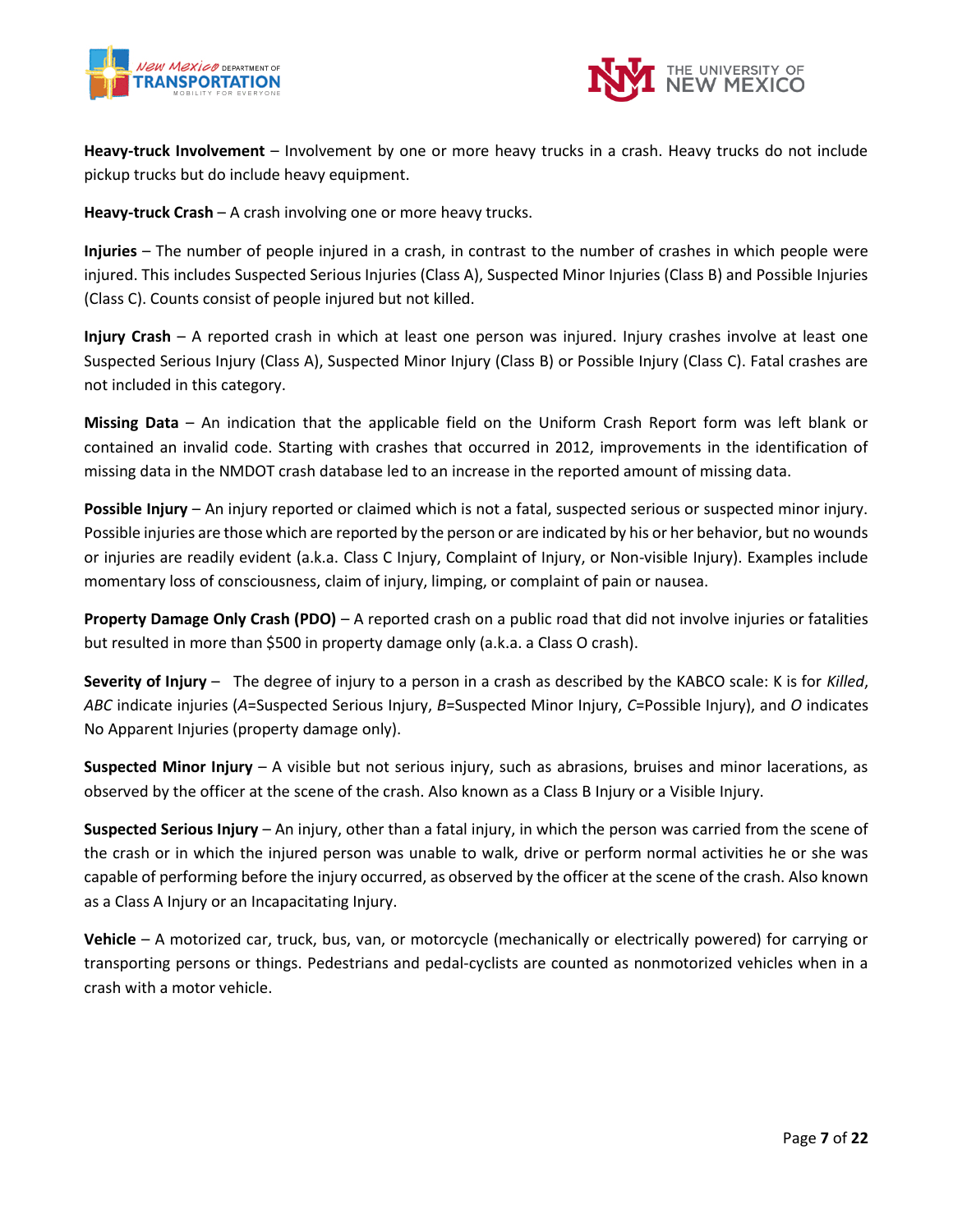



<span id="page-7-0"></span>

|                        |                                          | <b>Crashes</b> |                                  | <b>Fatalities</b>        |              |                                  |  |  |
|------------------------|------------------------------------------|----------------|----------------------------------|--------------------------|--------------|----------------------------------|--|--|
| Year                   | Heavy-truck-<br><b>Total</b><br>involved |                | Percent heavy-<br>truck-Involved | Heavy-truck-<br>involved | <b>Total</b> | Percent heavy-<br>truck-Involved |  |  |
| 2014                   | 2,243                                    | 40,690         | 5.5%                             | 73                       | 386          | 19%                              |  |  |
| 2015                   | 2,281                                    | 45,308         | 5.0%                             | 43                       | 298          | <b>14%</b>                       |  |  |
| 2016                   | 2,326                                    | 45,071         | 5.2%                             | 42                       | 405          | 10%                              |  |  |
| 2017                   | 2,516                                    | 45,906         | 5.5%                             | 71                       | 380          | 19%                              |  |  |
| 2018                   | 2,658                                    | 46,786         | 5.7%                             | 60                       | 392          | 15%                              |  |  |
| <b>Total</b><br>12,024 |                                          | 223,761        | 5.4%                             | 289                      | 1,861        | 16%                              |  |  |

#### **1. Heavy-truck-involved Crashes and Fatalities, 2014 – 2018**





Fatalities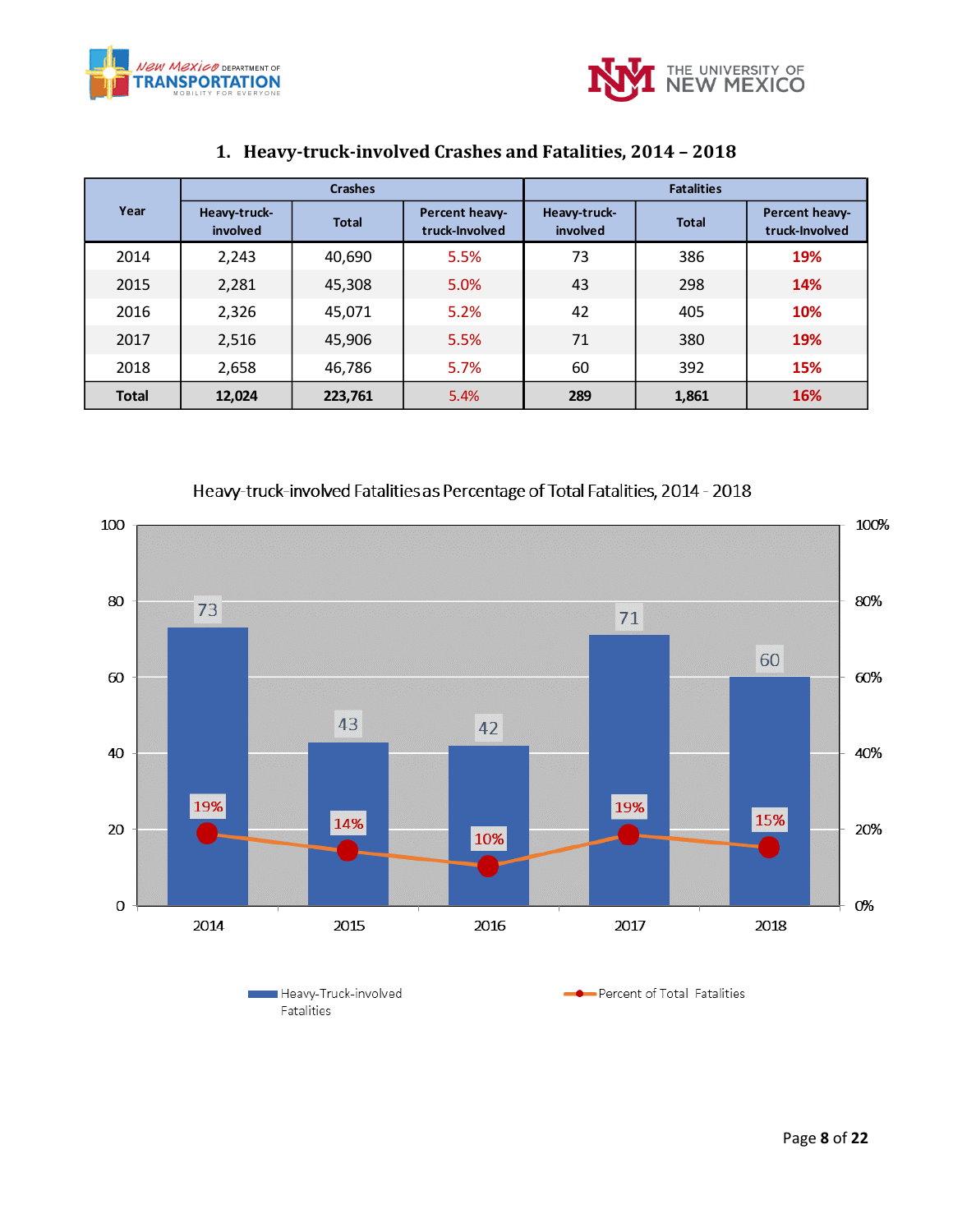



<span id="page-8-0"></span>

|              | Year    | <b>Fatalities</b><br>(Class K) |         | Suspected<br>Serious Injuries<br>(Class A) |                | Suspected<br>Minor Injuries<br>(Class B) |                | Possible<br>Injuries<br>(Class C) |                | <b>No</b><br>Apparent<br><b>Injuries</b><br>(Class O) |                | Total  |         |
|--------------|---------|--------------------------------|---------|--------------------------------------------|----------------|------------------------------------------|----------------|-----------------------------------|----------------|-------------------------------------------------------|----------------|--------|---------|
|              |         | <b>Count</b>                   | Percent | Count                                      | <b>Percent</b> | <b>Count</b>                             | <b>Percent</b> | Count                             | <b>Percent</b> | Count                                                 | <b>Percent</b> | Count  | Percent |
|              | 2014    | 73                             | 1%      | 93                                         | 2%             | 270                                      | 5%             | 534                               | 10%            | 4,454                                                 | 82%            | 5,424  | 100%    |
|              | 2015    | 43                             | 1%      | 88                                         | 2%             | 237                                      | 4%             | 509                               | 9%             | 4,485                                                 | 84%            | 5,362  | 100%    |
|              | 2016    | 42                             | 1%      | 59                                         | 1%             | 245                                      | 4%             | 485                               | 9%             | 4,641                                                 | 85%            | 5,472  | 100%    |
|              | 2017    | 71                             | 1%      | 84                                         | 1%             | 290                                      | 5%             | 489                               | 8%             | 5,099                                                 | 85%            | 6,033  | 100%    |
| 2018         |         | 60                             | 1%      | 97                                         | 2%             | 325                                      | 5%             | 577                               | 9%             | 5.310                                                 | 83%            | 6,369  | 100%    |
| <b>Total</b> | Count   |                                | 289     | 421                                        |                | 1,367                                    |                | 2,594                             |                | 23,989                                                |                | 28,660 | 100%    |
|              | Percent | <b>1%</b>                      |         | <b>1%</b>                                  |                | 5%                                       |                | 9%                                |                | 84%                                                   |                | 100%   |         |

# **2. People in Heavy-truck Crashes by Severity of Injury, 2014 – 2018**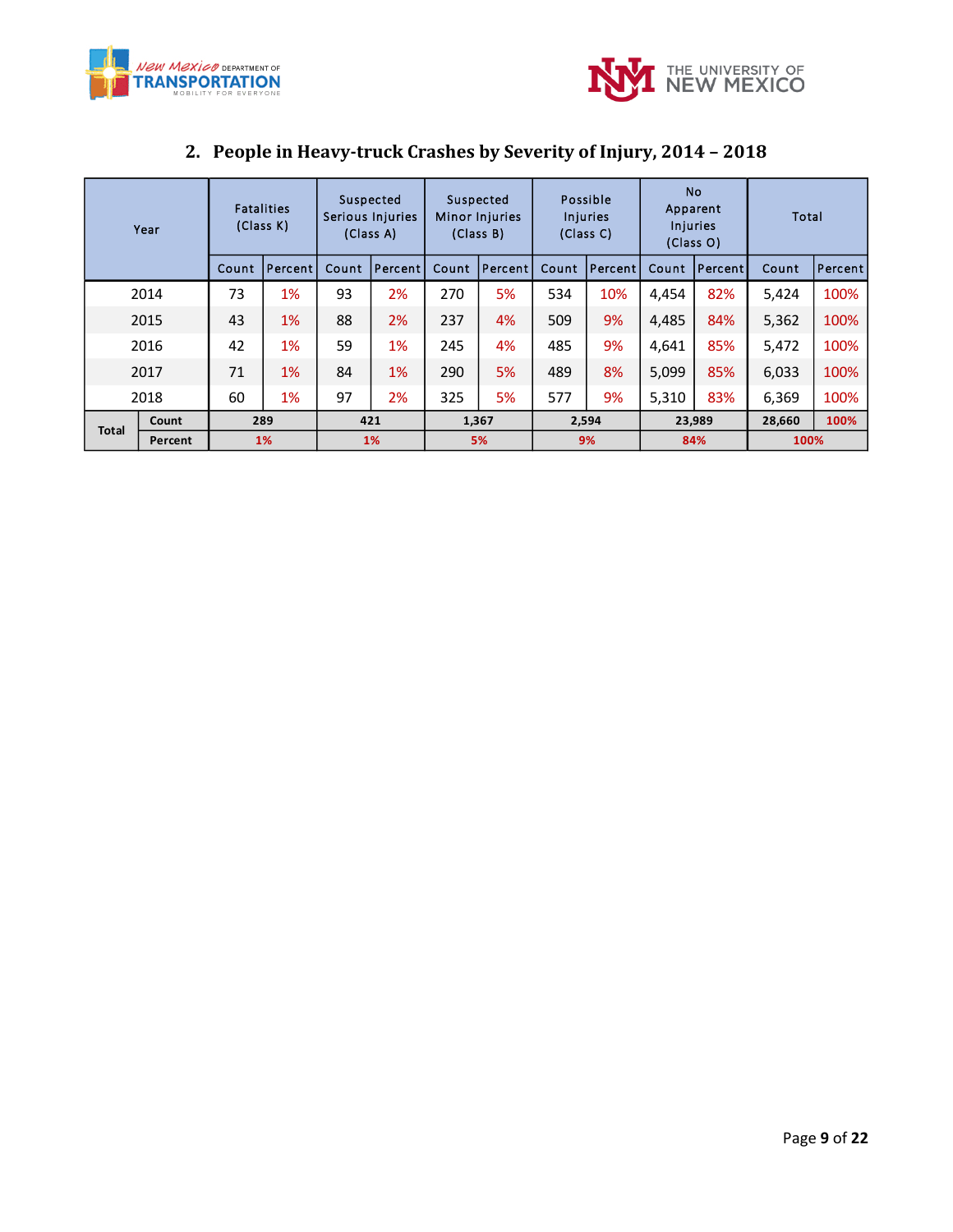



<span id="page-9-0"></span>

|              | Month   | Monday | Tuesday | Wednesday | Thursday | Friday | Saturday | Sunday |        | Total   |
|--------------|---------|--------|---------|-----------|----------|--------|----------|--------|--------|---------|
|              |         |        |         |           |          |        |          |        | Count  | Percent |
| January      |         | 132    | 155     | 148       | 149      | 172    | 76       | 74     | 906    | 8%      |
| February     |         | 130    | 191     | 152       | 125      | 150    | 87       | 104    | 939    | 8%      |
| March        |         | 160    | 155     | 149       | 156      | 154    | 89       | 87     | 950    | 8%      |
| April        |         | 160    | 140     | 167       | 156      | 110    | 110      | 85     | 928    | 8%      |
| May          |         | 129    | 161     | 156       | 152      | 122    | 105      | 78     | 903    | 8%      |
| June         |         | 193    | 169     | 165       | 151      | 179    | 110      | 80     | 1,047  | 9%      |
| July         |         | 149    | 175     | 167       | 167      | 170    | 101      | 78     | 1,007  | 8%      |
| August       |         | 152    | 158     | 177       | 166      | 169    | 109      | 88     | 1,019  | 8%      |
| September    |         | 151    | 161     | 168       | 160      | 163    | 115      | 80     | 998    | 8%      |
| October      |         | 192    | 201     | 199       | 196      | 173    | 113      | 81     | 1,155  | 10%     |
| November     |         | 175    | 150     | 181       | 149      | 145    | 109      | 104    | 1,013  | 8%      |
| December     |         | 161    | 148     | 175       | 189      | 186    | 181      | 119    | 1,159  | 10%     |
|              | Count   | 1,884  | 1,964   | 2,004     | 1,916    | 1,893  | 1,305    | 1,058  | 12,024 | 100%    |
| <b>Total</b> | Percent | 16%    | 16%     | 17%       | 16%      | 16%    | 11%      | 9%     |        | 100%    |

## **3. Heavy-truck Crashes by Month and Day, 2014 – 2018**

#### Weekday and Weekend Heavy-truck Crashes, 2014 - 2018

| January   | 83% | 17% |
|-----------|-----|-----|
| February  | 80% | 20% |
| March     | 81% | 19% |
| April     | 79% | 21% |
| May       | 80% | 20% |
| June      | 82% | 18% |
| July      | 82% | 18% |
| August    | 81% | 19% |
| September | 80% | 20% |
| October   | 83% | 17% |
| November  | 79% | 21% |
| December  | 74% | 26% |

Monday - Friday Baturday - Sunday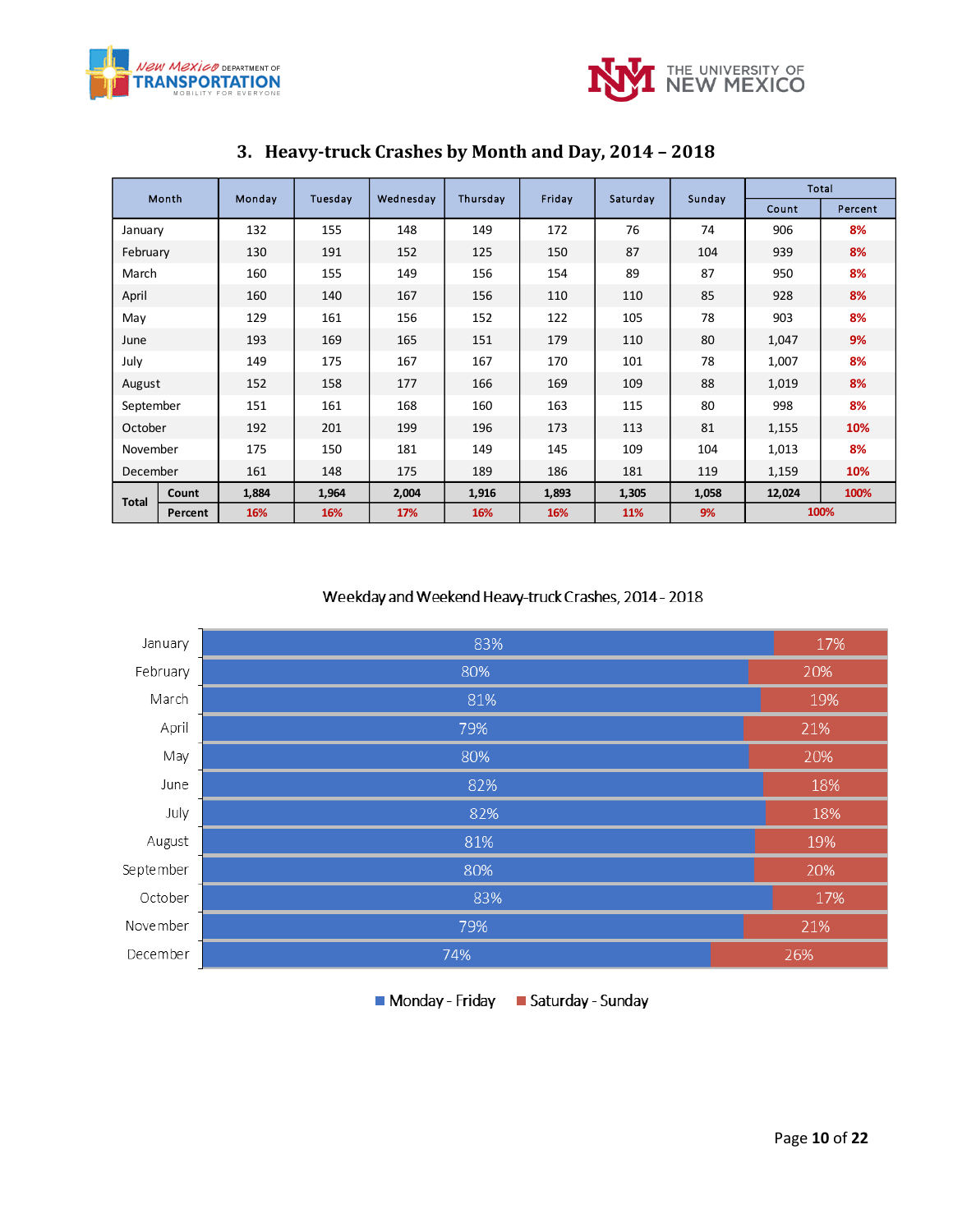



<span id="page-10-0"></span>

| Hour                  | Monday | Tuesday | Wednesdav | Thursday       | Friday         | Saturday       | Sunday | <b>Total</b> |         |
|-----------------------|--------|---------|-----------|----------------|----------------|----------------|--------|--------------|---------|
|                       |        |         |           |                |                |                |        | Count        | Percent |
| Midnight              | 21     | 24      | 22        | 28             | 31             | 32             | 31     | 189          | 1.6%    |
| 1 a.m.                | 14     | 24      | 14        | 32             | 23             | 26             | 40     | 173          | 1.4%    |
| 2 a.m.                | 23     | 26      | 30        | 25             | 20             | 27             | 34     | 185          | 1.5%    |
| 3 a.m.                | 14     | 17      | 26        | 21             | 21             | 20             | 22     | 141          | 1.2%    |
| 4 a.m.                | 21     | 19      | 29        | 30             | 31             | 23             | 18     | 171          | 1.4%    |
| 5 a.m.                | 34     | 36      | 38        | 48             | 50             | 37             | 33     | 276          | 2.3%    |
| 6 a.m.                | 63     | 77      | 69        | 60             | 77             | 62             | 44     | 452          | 3.8%    |
| 7 a.m.                | 111    | 126     | 113       | 120            | 84             | 60             | 44     | 658          | 5.5%    |
| 8 a.m.                | 136    | 155     | 164       | 131            | 133            | 53             | 57     | 829          | 6.9%    |
| 9 a.m.                | 135    | 143     | 132       | 128            | 102            | 82             | 66     | 788          | 6.6%    |
| 10 a.m.               | 128    | 140     | 130       | 127            | 112            | 67             | 49     | 753          | 6.3%    |
| 11 a.m.               | 150    | 126     | 114       | 127            | 124            | 82             | 52     | 775          | 6.4%    |
| Noon                  | 125    | 126     | 123       | 125            | 142            | 87             | 58     | 786          | 6.5%    |
| 1 p.m.                | 138    | 135     | 143       | 107            | 122            | 78             | 57     | 780          | 6.5%    |
| 2 p.m.                | 132    | 129     | 139       | 137            | 142            | 78             | 66     | 823          | 6.8%    |
| 3 p.m.                | 119    | 118     | 139       | 139            | 120            | 79             | 56     | 770          | 6.4%    |
| 4 p.m.                | 109    | 134     | 128       | 124            | 113            | 68             | 56     | 732          | 6.1%    |
| 5 p.m.                | 111    | 118     | 132       | 109            | 105            | 65             | 46     | 686          | 5.7%    |
| 6 p.m.                | 88     | 71      | 90        | 80             | 75             | 47             | 48     | 499          | 4.2%    |
| 7 p.m.                | 53     | 54      | 58        | 59             | 63             | 45             | 39     | 371          | 3.1%    |
| 8 p.m.                | 35     | 50      | 44        | 49             | 60             | 53             | 29     | 320          | 2.7%    |
| 9 p.m.                | 45     | 45      | 39        | 47             | 47             | 42             | 45     | 310          | 2.6%    |
| 10 p.m.               | 38     | 29      | 35        | 27             | 38             | 43             | 30     | 240          | 2.0%    |
| 11 p.m.               | 29     | 28      | 39        | 25             | 42             | 41             | 28     | 232          | 1.9%    |
| <b>Invalid Code</b>   | 9      | 11      | 10        | 9              | 9              | 6              | 6      | 60           | 0.5%    |
| Missing Data          | 3      | 3       | 4         | $\overline{2}$ | $\overline{7}$ | $\overline{2}$ | 4      | 25           | 0.2%    |
| Count<br><b>Total</b> | 1,884  | 1,964   | 2,004     | 1,916          | 1,893          | 1,305          | 1,058  | 12,024       | 100%    |
| Percent               | 16%    | 16%     | 17%       | 16%            | 16%            | 11%            | 9%     | 100%         |         |

#### **4. Heavy-truck Crashes by Hour and Day of Week, 2014 – 2018**

Heavy-truck Crashes by Hour, 2014 - 2018

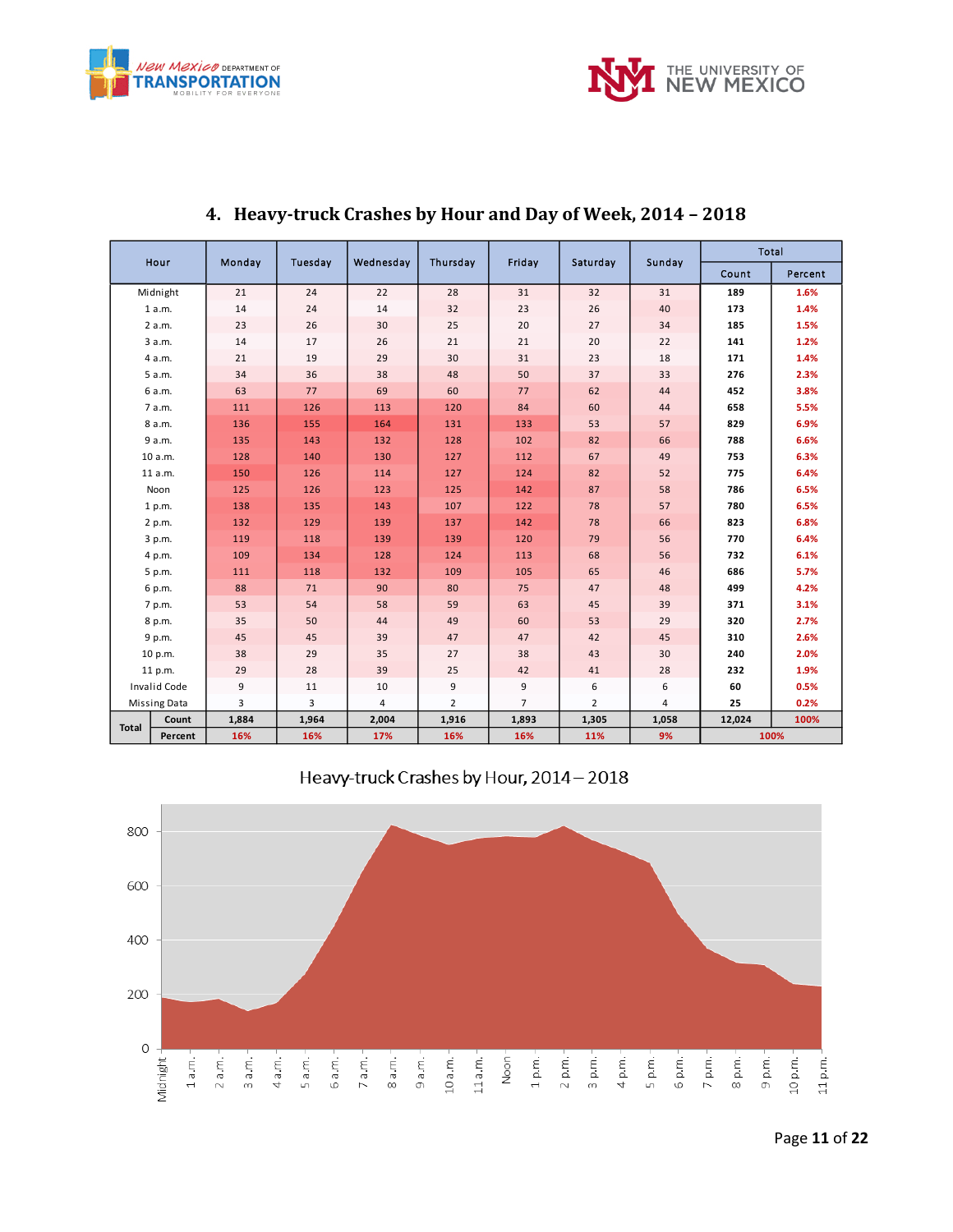



<span id="page-11-0"></span>

|                   |                   | Alcohol-involved                      |     | Drug-involved     |       |                              |  |  |
|-------------------|-------------------|---------------------------------------|-----|-------------------|-------|------------------------------|--|--|
| Year              | <b>Fatalities</b> | Percent<br>Total<br><b>Fatalities</b> |     | <b>Fatalities</b> | Total | Percent<br><b>Fatalities</b> |  |  |
| 2014              | 4                 | 16                                    | 25% | 10                | 40    | 25%                          |  |  |
| 2015              | $\mathbf 0$       | 15                                    | 0%  | 3                 | 23    | 13%                          |  |  |
| 2016              | $\mathbf{1}$      | 16                                    | 6%  | 3                 | 18    | 17%                          |  |  |
| 2017              | $\mathbf{1}$      | 10                                    | 10% | 8                 | 24    | 33%                          |  |  |
| 2018              | 0                 |                                       | 0%  | 12                | 28    | 43%                          |  |  |
| 6<br><b>Total</b> |                   | 69                                    | 9%  | 36                | 133   | 27%                          |  |  |

## **5. Fatalities Among Heavy-truck Drivers Involved with Alcohol or Drugs, 2014 – 2018**

#### **6. People in Crashes by Injury Severity, in Heavy Trucks Driven by Drivers Involved with Alcohol, 2014 – 2018**

<span id="page-11-1"></span>

| Year  |         | <b>Fatalities</b><br>(Class K) |         | Suspected<br>Serious Injuries<br>(Class A) |         | <b>Suspected</b><br>Minor Injuries<br>(Class B) |         | Possible<br><b>Injuries</b><br>(Class C) |         | No Apparent<br><b>Injuries</b><br>(Class O) |         | Total |         |
|-------|---------|--------------------------------|---------|--------------------------------------------|---------|-------------------------------------------------|---------|------------------------------------------|---------|---------------------------------------------|---------|-------|---------|
|       |         | Count                          | Percent | Count                                      | Percent | Count                                           | Percent | Count                                    | Percent | Count                                       | Percent | Count | Percent |
|       | 2014    | 13                             | 26%     | 5                                          | 15%     | 18                                              | 25%     | 12                                       | 27%     | 47                                          | 21%     | 95    | 23%     |
|       | 2015    | 5                              | 10%     | 8                                          | 24%     | 12                                              | 16%     | 7                                        | 16%     | 35                                          | 16%     | 67    | 16%     |
|       | 2016    | 5                              | 10%     | 5                                          | 15%     | 14                                              | 19%     | 10                                       | 22%     | 50                                          | 23%     | 84    | 20%     |
|       | 2017    | 19                             | 38%     | 8                                          | 24%     | 17                                              | 23%     | 12                                       | 27%     | 34                                          | 16%     | 90    | 21%     |
|       | 2018    | 8                              | 16%     | 8                                          | 24%     | 12                                              | 16%     | 4                                        | 9%      | 53                                          | 24%     | 85    | 20%     |
| Total | Count   |                                | 50      |                                            | 34      |                                                 | 73      |                                          | 45      |                                             | 219     |       | 100%    |
|       | Percent |                                | 12%     | 8%                                         |         | 17%                                             |         | 11%                                      |         | 52%                                         |         | 100%  |         |

#### **7. People in Crashes by Injury Severity, in Heavy Trucks Driven by Drivers Involved with Drugs, 2014 – 2018**

<span id="page-11-2"></span>

| Year  |         | <b>Fatalities</b><br>(Class K) |         | Suspected<br>Serious Injuries<br>(Class A) |         | Suspected<br>Minor Injuries<br>(Class B) |         | Possible<br><b>Injuries</b><br>(Class C) |         | No Apparent<br><b>Injuries</b><br>(Class O) |         | Total |         |
|-------|---------|--------------------------------|---------|--------------------------------------------|---------|------------------------------------------|---------|------------------------------------------|---------|---------------------------------------------|---------|-------|---------|
|       |         | Count                          | Percent | Count                                      | Percent | Count                                    | Percent | Count                                    | Percent | Count                                       | Percent | Count | Percent |
|       | 2014    | 10                             | 28%     | 7                                          | 37%     | 5                                        | 50%     | 6                                        | 32%     | 12                                          | 24%     | 40    | 30%     |
|       | 2015    | 3                              | 8%      | $\overline{0}$                             | 0%      | $\Omega$                                 | 0%      | $\overline{4}$                           | 21%     | 16                                          | 33%     | 23    | 17%     |
|       | 2016    | 3                              | 8%      | 3                                          | 16%     | $\overline{2}$                           | 20%     | $\mathbf{1}$                             | 5%      | 9                                           | 18%     | 18    | 14%     |
|       | 2017    | 8                              | 22%     | 3                                          | 16%     | $\Omega$                                 | 0%      | 6                                        | 32%     | 7                                           | 14%     | 24    | 18%     |
|       | 2018    | 12                             | 33%     | 6                                          | 32%     | 3                                        | 30%     | $\overline{2}$                           | 11%     | 5                                           | 10%     | 28    | 21%     |
|       | Count   |                                | 36      |                                            | 19      |                                          | 10      |                                          | 19      |                                             | 49      | 133   | 100%    |
| Total | Percent |                                | 27%     | 14%                                        |         | 8%                                       |         | 14%                                      |         | 37%                                         |         | 100%  |         |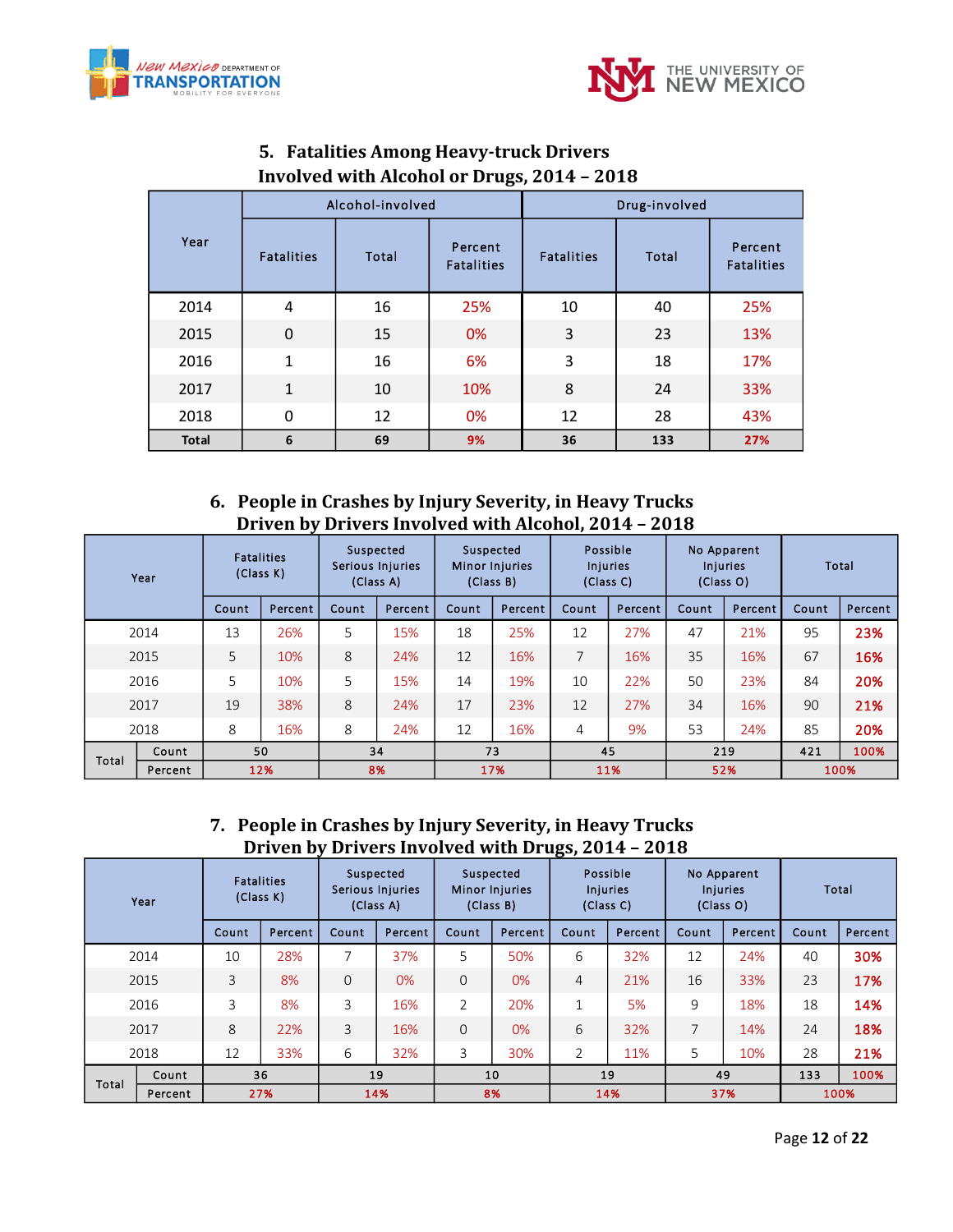



<span id="page-12-0"></span>

| Age Group    |                   | People in Vehicles with Drivers<br><b>Involved with Alcohol</b> |         |                   | People in Vehicles with Drivers<br><b>Involved with Drugs</b> |         | People in Heavy-truck Crashes |        |         |  |
|--------------|-------------------|-----------------------------------------------------------------|---------|-------------------|---------------------------------------------------------------|---------|-------------------------------|--------|---------|--|
|              | <b>Fatalities</b> | Total                                                           | Percent | <b>Fatalities</b> | Total                                                         | Percent | <b>Fatalities</b>             | Total  | Percent |  |
| <15          | $\Omega$          | $\mathbf 0$                                                     | 0%      | 0                 | 0                                                             | 0%      | $\mathbf{0}$                  | 16     | 0%      |  |
| 15-19        | $\mathbf{1}$      | 13                                                              | 8%      | $\Omega$          | 2                                                             | 0%      | 7                             | 949    | 1%      |  |
| $20 - 24$    | 6                 | 80                                                              | 8%      | 11                | 26                                                            | 42%     | 45                            | 2,425  | 2%      |  |
| $25 - 29$    | 8                 | 80                                                              | 10%     | $\overline{4}$    | 23                                                            | 17%     | 33                            | 3,113  | 1%      |  |
| 30-34        | 7                 | 71                                                              | 10%     | 7                 | 21                                                            | 33%     | 25                            | 2,951  | 1%      |  |
| 35-39        | $\mathcal{L}$     | 30                                                              | 7%      | $\overline{7}$    | 17                                                            | 41%     | 31                            | 2,755  | 1%      |  |
| $40 - 44$    | $\overline{2}$    | 31                                                              | 6%      | 3                 | 13                                                            | 23%     | 18                            | 2,594  | 1%      |  |
| 45-49        | 8                 | 32                                                              | 25%     | $\mathbf{1}$      | 8                                                             | 13%     | 28                            | 2,731  | 1%      |  |
| 50-54        | $\overline{4}$    | 21                                                              | 19%     | $\mathbf{O}$      | 6                                                             | 0%      | 37                            | 2,659  | 1%      |  |
| 55-59        | 5                 | 19                                                              | 26%     | $\overline{2}$    | 8                                                             | 25%     | 21                            | 2,427  | 1%      |  |
| 60-64        | $\overline{2}$    | 12                                                              | 17%     | $\Omega$          | 5                                                             | 0%      | 15                            | 1,773  | 1%      |  |
| 65-69        | $\overline{4}$    | 12                                                              | 33%     | $\mathbf{1}$      | $\mathbf{1}$                                                  | 100%    | 12                            | 1,052  | 1%      |  |
| 70-74        | $\Omega$          | 4                                                               | 0%      | $\Omega$          | $\Omega$                                                      | 0%      | 4                             | 600    | 1%      |  |
| $75+$        | $\mathbf{0}$      | $\overline{2}$                                                  | 0%      | $\mathbf{O}$      | $\mathbf{0}$                                                  | 0%      | 12                            | 670    | 2%      |  |
| Missing Data | $\mathbf{1}$      | 14                                                              | 7%      | $\Omega$          | 3                                                             | 0%      | 1                             | 1,945  | 0%      |  |
| Total        | 50                | 421                                                             | 12%     | 36                | 133                                                           | 27%     | 289                           | 28,660 | 1%      |  |

## **8. People in Heavy-truck Crashes in Vehicles with Drivers Involved with Alcohol or Drugs by Driver Age, 2014 – 2018**

## <span id="page-12-1"></span>**9. People in Heavy-truck Crashes in Vehicles with Drivers Involved with Alcohol or Drugs, by Driver Age and Driver Sex, 2014 – 2018**

|                  |                | People in Vehicles with Drivers Involved with Alcohol |     |                |                |     |                | People in Vehicles with Drivers Involved with Drugs |                |      |              |              |     |                |
|------------------|----------------|-------------------------------------------------------|-----|----------------|----------------|-----|----------------|-----------------------------------------------------|----------------|------|--------------|--------------|-----|----------------|
| <b>Age Group</b> |                | Male                                                  |     | Female         |                |     | <b>Missing</b> |                                                     | Male           |      |              | Female       |     | <b>Missing</b> |
|                  | Killed         | Total                                                 | %   | Killed         | <b>Total</b>   | %   | Data           | Killed                                              | Total          | %    | Killed       | <b>Total</b> | %   | Data           |
| <15              | $\Omega$       | $\Omega$                                              | 0%  | $\Omega$       | $\mathbf{O}$   | 0%  | 0              | $\Omega$                                            | $\mathbf{0}$   | 0%   | 0            | $\Omega$     | 0%  | 0              |
| $15 - 19$        | $\mathbf{1}$   | 13                                                    | 8%  | $\Omega$       | $\Omega$       | 0%  | $\Omega$       | $\Omega$                                            | $\overline{2}$ | 0%   | $\mathbf{0}$ | $\Omega$     | 0%  | $\mathbf{0}$   |
| $20 - 24$        | 5              | 62                                                    | 8%  | $\mathbf{1}$   | 18             | 6%  | $\Omega$       | 11                                                  | 25             | 44%  | $\mathbf 0$  | $\mathbf{1}$ | 0%  | 0              |
| $25 - 29$        | 3              | 58                                                    | 5%  | 5              | 22             | 23% | 0              | 3                                                   | 17             | 18%  | 1            | 6            | 17% | $\mathbf{0}$   |
| 30-34            | $\overline{7}$ | 59                                                    | 12% | $\mathbf{0}$   | 12             | 0%  | $\Omega$       | 7                                                   | 17             | 41%  | $\mathbf 0$  | 4            | 0%  | 0              |
| 35-39            | $\mathbf{0}$   | 21                                                    | 0%  | $\overline{2}$ | 9              | 22% | 0              | $\overline{7}$                                      | 11             | 64%  | $\mathbf{0}$ | 6            | 0%  | 0              |
| $40 - 44$        | 2              | 27                                                    | 7%  | $\mathbf 0$    | 4              | 0%  | 0              | 1                                                   | 8              | 13%  | 2            | 5            | 40% | 0              |
| 45-49            | $\overline{7}$ | 28                                                    | 25% | $\mathbf{1}$   | $\overline{4}$ | 25% | $\Omega$       | 1                                                   | $\overline{7}$ | 14%  | $\mathbf{0}$ | $\mathbf{1}$ | 0%  | 0              |
| 50-54            | 4              | 14                                                    | 29% | $\mathbf{0}$   | 7              | 0%  | 0              | 0                                                   | 3              | 0%   | 0            | 3            | 0%  | 0              |
| 55-59            | 5              | 16                                                    | 31% | $\mathbf{0}$   | 3              | 0%  | 0              | $\overline{2}$                                      | 5              | 40%  | $\mathbf{0}$ | 3            | 0%  | 0              |
| 60-64            | $\overline{2}$ | 11                                                    | 18% | $\mathbf{0}$   | $\mathbf{1}$   | 0%  | 0              | 0                                                   | 4              | 0%   | 0            | $\mathbf{1}$ | 0%  | 0              |
| 65-69            | 3              | 9                                                     | 33% | $\mathbf{1}$   | 3              | 33% | 0              | $\mathbf{1}$                                        | 1              | 100% | $\mathbf{0}$ | $\mathbf{O}$ | 0%  | $\mathbf{0}$   |
| $70 - 74$        | $\mathbf{0}$   | 4                                                     | 0%  | $\mathbf{0}$   | $\mathbf{O}$   | 0%  | 0              | 0                                                   | $\mathbf 0$    | 0%   | 0            | 0            | 0%  | 0              |
| $75+$            | $\mathbf{0}$   | 2                                                     | 0%  | $\mathbf{0}$   | $\mathbf{0}$   | 0%  | 0              | 0                                                   | 0              | 0%   | $\mathbf{0}$ | 0            | 0%  | 0              |
| Missing Data     | 1              | 4                                                     | 25% | $\mathbf 0$    | 6              | 0%  | 4              | 0                                                   | 1              | 0%   | 0            | 2            | 0%  | 0              |
| Total            | 40             | 328                                                   | 12% | 10             | 89             | 11% | 4              | 33                                                  | 101            | 33%  | 3            | 32           | 0%  | 0              |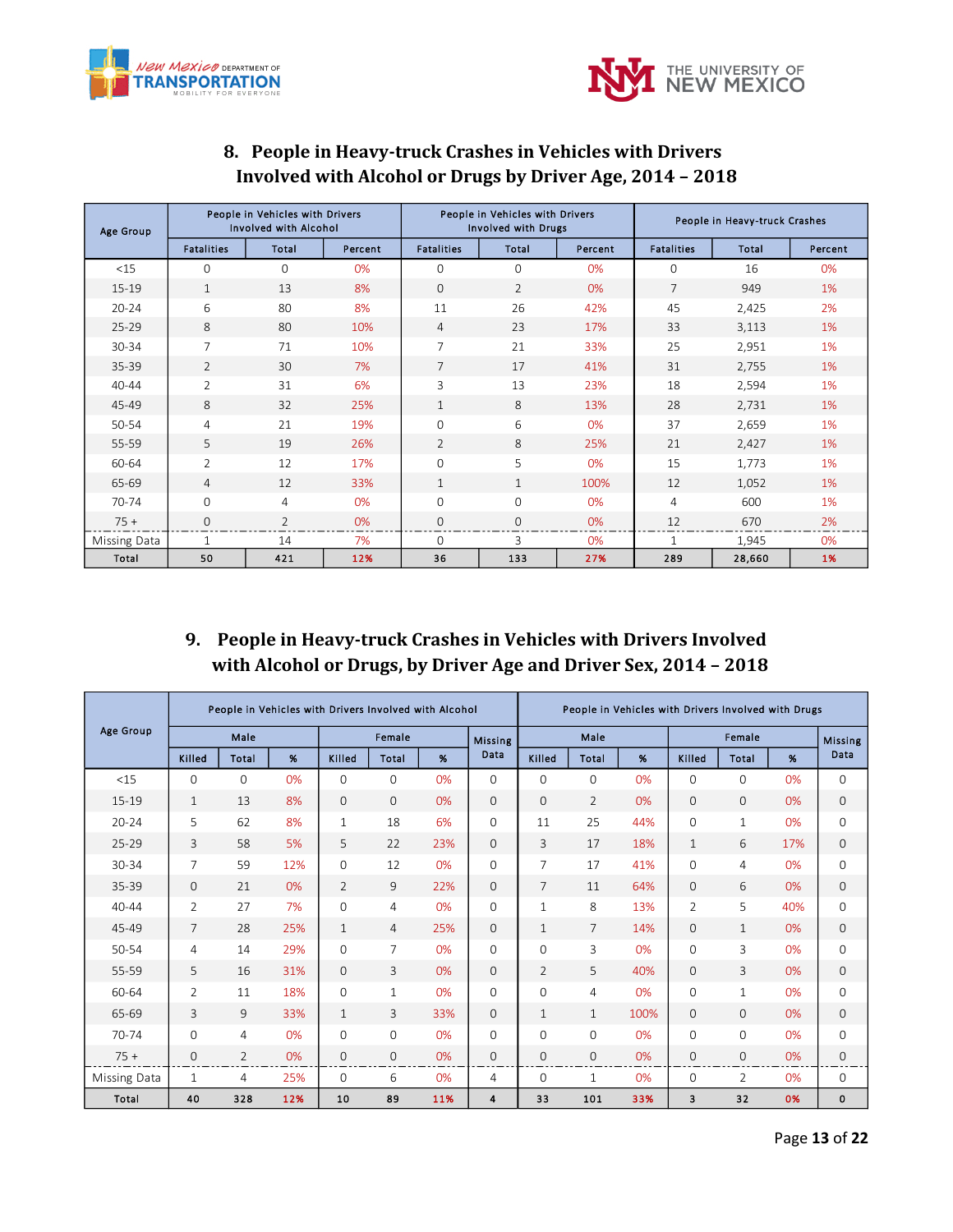



|       |                                                                                | <b>Fatalities</b> |                                                                          | Crashes                                                                |                                                  |                                 |  |  |  |
|-------|--------------------------------------------------------------------------------|-------------------|--------------------------------------------------------------------------|------------------------------------------------------------------------|--------------------------------------------------|---------------------------------|--|--|--|
| Year  | People Killed in<br>Vehicles in<br>Which the Driver<br>Was Alcohol<br>Involved | Total<br>Killed   | Percent in<br>Vehicles in<br>Which the Driver<br>Was Alcohol<br>Involved | People in<br><b>Heavy Trucks</b><br>in Alcohol-<br>involved<br>Crashes | <b>Total People</b><br>in Heavy<br><b>Trucks</b> | Percent<br>Alcohol-<br>involved |  |  |  |
| 2014  | 14                                                                             | 73                | 19%                                                                      | 72                                                                     | 2,470                                            | 3%                              |  |  |  |
| 2015  | 6                                                                              | 43                | 14%                                                                      | 51                                                                     | 2,447                                            | 2%                              |  |  |  |
| 2016  | 5                                                                              | 42                | 12%                                                                      | 64                                                                     | 2,545                                            | 3%                              |  |  |  |
| 2017  | 19                                                                             | 71                | 27%                                                                      | 65                                                                     | 2,738                                            | 2%                              |  |  |  |
| 2018  | 8                                                                              | 60                | 13%                                                                      | 66                                                                     | 2,939                                            | 2%                              |  |  |  |
| Total | 52                                                                             | 289               | 18%                                                                      | 318                                                                    | 13,139                                           | 2%                              |  |  |  |

## <span id="page-13-0"></span>**10. People in Heavy-truck Crashes by Alcohol Involvement, 2014 – 2018**

#### <span id="page-13-1"></span>**11. People in Heavy-truck Crashes by Drug Involvement, 2014 – 2018**

|       |                                                                             | <b>Fatalities</b> |                                                                       |                                                                     | Crashes                                          |                              |
|-------|-----------------------------------------------------------------------------|-------------------|-----------------------------------------------------------------------|---------------------------------------------------------------------|--------------------------------------------------|------------------------------|
| Year  | People Killed in<br>Vehicles in<br>Which the Driver<br>Was Drug<br>Involved | Total<br>Killed   | Percent in<br>Vehicles in<br>Which the Driver<br>Was Drug<br>Involved | People in<br><b>Heavy Trucks</b><br>in Drug-<br>involved<br>Crashes | <b>Total People</b><br>in Heavy<br><b>Trucks</b> | Percent<br>Drug-<br>involved |
| 2014  | 10                                                                          | 73                | 14%                                                                   | 28                                                                  | 2,470                                            | 1%                           |
| 2015  | 3                                                                           | 43                | 7%                                                                    | 17                                                                  | 2,447                                            | 1%                           |
| 2016  | 3                                                                           | 42                | 7%                                                                    | 19                                                                  | 2,545                                            | 1%                           |
| 2017  | 8                                                                           | 71                | 11%                                                                   | 21                                                                  | 2,738                                            | 1%                           |
| 2018  | 12                                                                          | 60                | 20%                                                                   | 27                                                                  | 2,939                                            | 1%                           |
| Total | 36                                                                          | 289               | 12%                                                                   | 112                                                                 | 13,139                                           | 1%                           |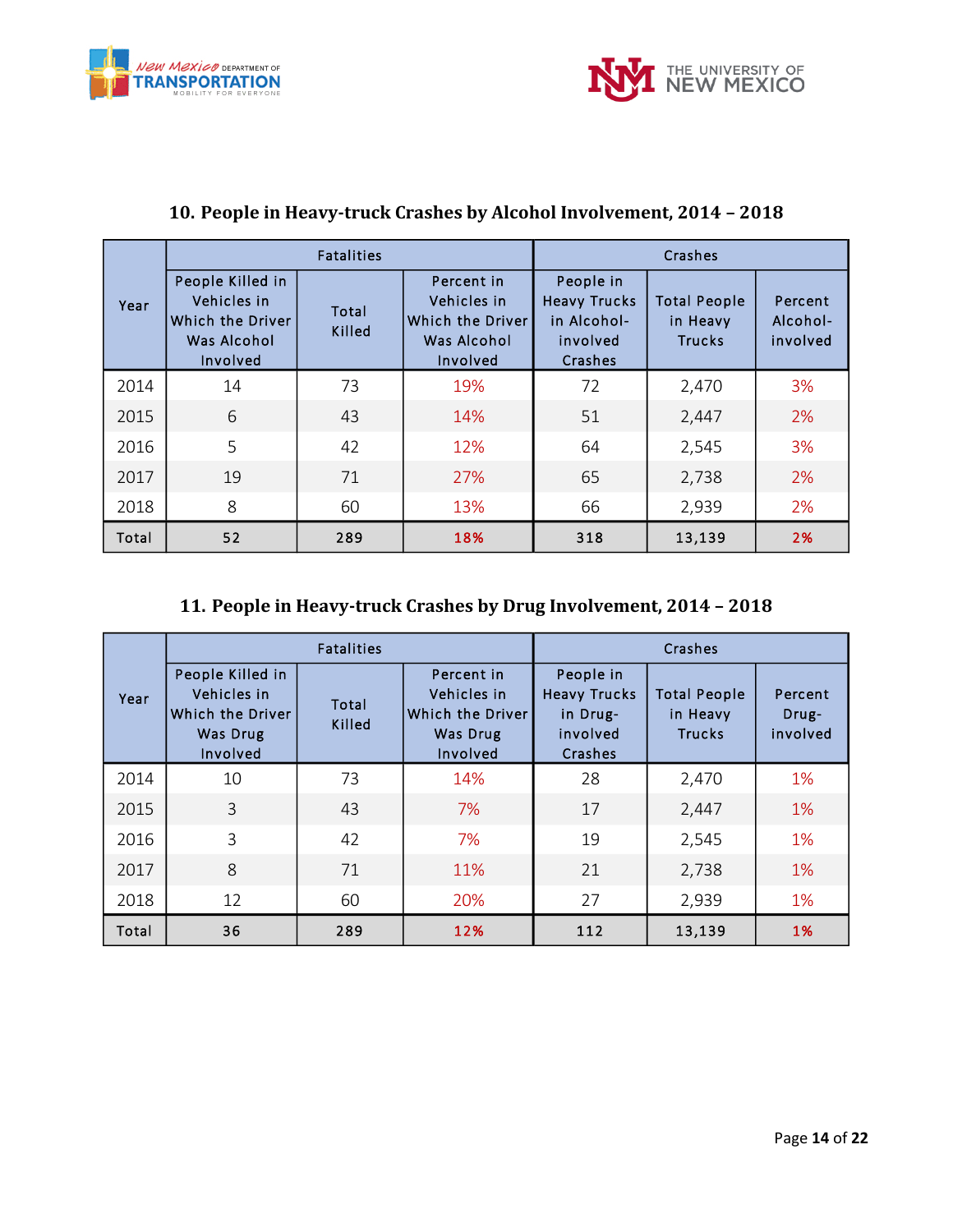



| Age Group |              |        | Male    |             | Female  |                | <b>Missing Data</b> |        | <b>Total</b> |
|-----------|--------------|--------|---------|-------------|---------|----------------|---------------------|--------|--------------|
|           |              | Count  | Percent | Count       | Percent | Count          | Percent             | Count  | Percent      |
|           | <15          | 3      | 75%     | $\mathbf 0$ | 0%      | 1              | 25%                 | 4      | 0%           |
|           | $15 - 19$    | 93     | 85%     | 15          | 14%     | $\overline{2}$ | 2%                  | 110    | 1%           |
|           | $20 - 24$    | 643    | 93%     | 39          | 6%      | 6              | 1%                  | 688    | 5%           |
|           | $25 - 29$    | 1,183  | 94%     | 71          | 6%      | $\overline{4}$ | 0%                  | 1,258  | 10%          |
|           | 30-34        | 1,227  | 94%     | 67          | 5%      | 5              | 0%                  | 1,299  | 10%          |
|           | 35-39        | 1,237  | 93%     | 85          | 6%      | 11             | 1%                  | 1,333  | 10%          |
|           | 40-44        | 1,282  | 92%     | 96          | 7%      | 9              | 1%                  | 1,387  | 11%          |
|           | 45-49        | 1,461  | 94%     | 87          | 6%      | 5              | 0%                  | 1,553  | 12%          |
|           | 50-54        | 1,370  | 93%     | 96          | 7%      | $\overline{4}$ | 0%                  | 1,470  | 11%          |
|           | 55-59        | 1,350  | 93%     | 90          | 6%      | 6              | 0%                  | 1,446  | 11%          |
|           | 60-64        | 884    | 94%     | 58          | 6%      | 1              | 0%                  | 943    | 7%           |
|           | 65-69        | 350    | 94%     | 19          | 5%      | 3              | 1%                  | 372    | 3%           |
|           | 70-74        | 161    | 96%     | 6           | 4%      | $\mathbf{1}$   | 1%                  | 168    | 1%           |
|           | $75 +$       | 99     | 90%     | 9           | 8%      | $\overline{2}$ | 2%                  | 110    | 1%           |
|           | Missing Data | 162    | 16%     | 13          | 1%      | 823            | 82%                 | 998    | 8%           |
| Total     | Count        | 11,505 | 88%     | 751         | 6%      | 883            | 7%                  | 13,139 | 100%         |
|           | Percent      |        | 88%     |             | 6%      |                | 7%                  |        | 100%         |

#### <span id="page-14-0"></span>**12. People in Crashes in Heavy Trucks by Driver Age and Driver Sex, 2014 – 2018**



People in Crashes in Heavy Trucks by Driver Age and Driver Sex, 2014 - 2018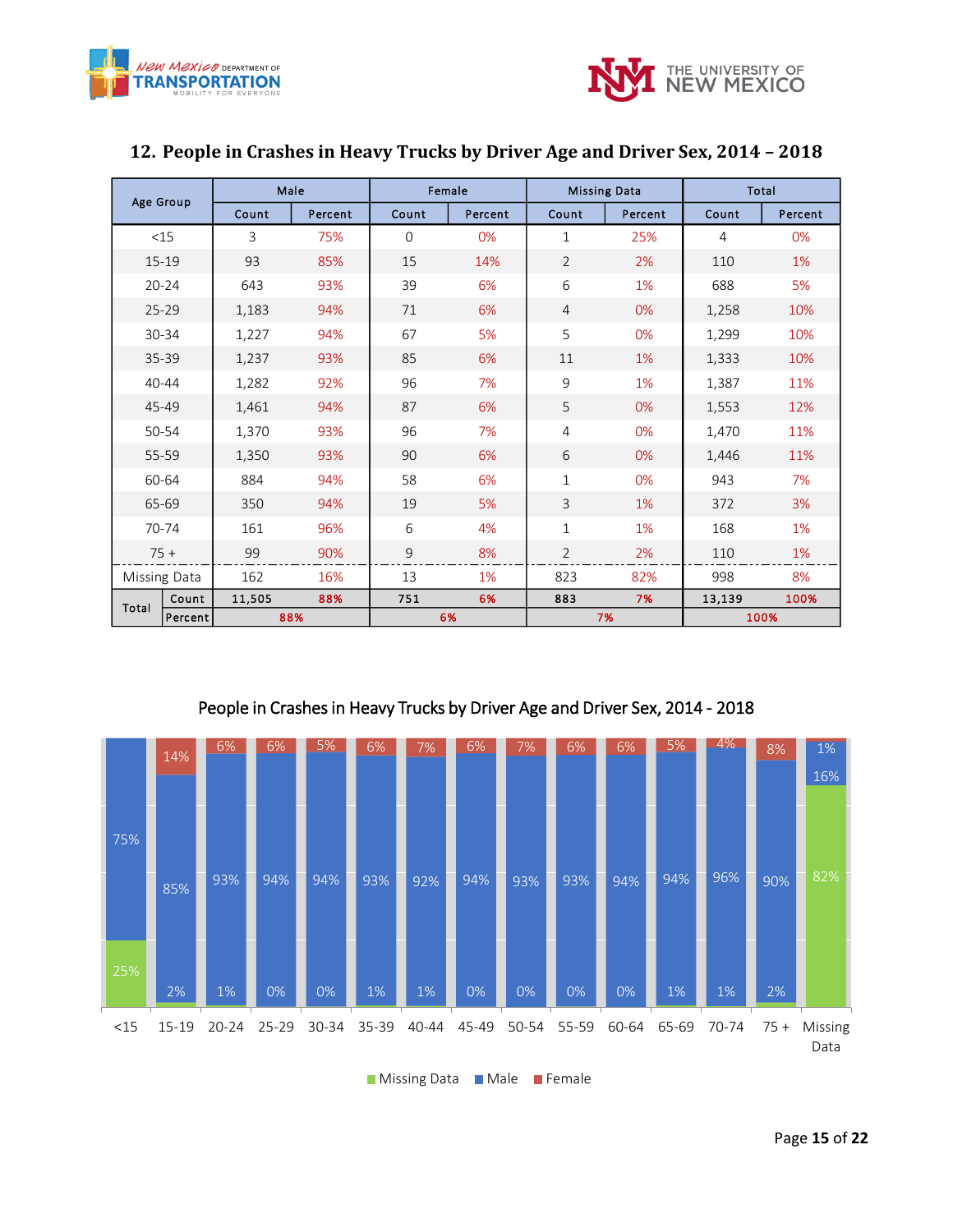



|       |         |       | Hit-and-Run | Not a Hit-and-Run |         |       | <b>Missing Data</b> |        | Total   |
|-------|---------|-------|-------------|-------------------|---------|-------|---------------------|--------|---------|
|       | Year    | Count | Percent     | Count             | Percent | Count | Percent             | Count  | Percent |
|       | 2014    | 172   | 14%         | 2,293             | 19%     | 5     | 100%                | 2,470  | 19%     |
|       | 2015    | 184   | 15%         | 2,263             | 19%     | 0     | 0%                  | 2,447  | 19%     |
|       | 2016    | 282   | 23%         | 2,263             | 19%     | 0     | 0%                  | 2,545  | 19%     |
|       | 2017    | 282   | 23%         | 2,456             | 21%     | 0     | 0%                  | 2,738  | 21%     |
|       | 2018    | 326   | 26%         | 2,613             | 22%     | 0     | 0%                  | 2.939  | 22%     |
|       | Count   |       | 1,246       |                   | 11,888  |       | 5                   | 13,139 | 100%    |
| Total | Percent |       | 9%          |                   | 90%     |       | 0%                  |        | 100%    |

#### <span id="page-15-0"></span>**13. People in Heavy Trucks in Crashes by Hit-and-Run, 2014 – 2018**

## <span id="page-15-1"></span>**14. People in Heavy-truck Crashes by Driver Injury Severity and Light Condition, 2014 – 2018**

|                  | <b>Light Condition</b> |              | <b>Fatalities</b><br>(Class K) |                | Suspected<br>Serious Injuries<br>(Class A) |                | Suspected<br>Minor Injuries<br>(Class B) |                | Possible<br>Injuries<br>(Class C) | <b>No</b><br>Apparent<br><b>Injuries</b> | (Class O) |        | Total   |
|------------------|------------------------|--------------|--------------------------------|----------------|--------------------------------------------|----------------|------------------------------------------|----------------|-----------------------------------|------------------------------------------|-----------|--------|---------|
|                  |                        | Count        | Percent                        | Count          | Percent                                    | <b>Count</b>   | Percent                                  | Count          | Percent                           | Count                                    | Percent   | Count  | Percent |
| Daylight         |                        | 158          | 53%                            | 235            | 61%                                        | 908            | 66%                                      | 1,840          | 71%                               | 17.549                                   | 73%       | 20.690 | 72%     |
|                  | Dark-Lighted           | 24           | 8%                             | 29             | 7%                                         | 83             | 6%                                       | 265            | 10%                               | 1,950                                    | 8%        | 2,351  | 8%      |
| Dark-Not Lighted |                        | 78           | 26%                            | 82             | 21%                                        | 314            | 23%                                      | 363            | 14%                               | 3,187                                    | 13%       | 4,024  | 14%     |
| <b>Dusk</b>      |                        | 22           | 7%                             | 20             | 5%                                         | 34             | 2%                                       | 52             | 2%                                | 488                                      | 2%        | 616    | 2%      |
| Dawn             |                        | 18           | 6%                             | 8              | 2%                                         | 28             | 2%                                       | 39             | 2%                                | 460                                      | 2%        | 553    | 2%      |
|                  | Other/Not Stated       | $\mathbf{O}$ | $0\%$                          | $\overline{2}$ | 1%                                         | $\mathbf{1}$   | 0%                                       | $\overline{2}$ | 0%                                | 50                                       | 0%        | 55     | 0%      |
| Invalid Code     |                        | $\Omega$     | 0%                             | 1              | 0%                                         | $\overline{2}$ | 0%                                       | $\mathbf{1}$   | 0%                                | 25                                       | $0\%$     | 29     | 0%      |
| Left Blank       |                        | $\Omega$     | 0%                             | 10             | 3%                                         | $\overline{4}$ | 0%                                       | 33             | 1%                                | 295                                      | 1%        | 342    | 1%      |
| Total            | Count                  |              | 300                            |                | 387                                        |                | 1,374                                    |                | 2,595                             | 24,004                                   |           | 28,660 | 100%    |
|                  | Percent                |              | 1%                             |                | 1%                                         |                | 5%                                       |                | 9%                                |                                          | 84%       |        | 100%    |

#### <span id="page-15-2"></span>**15. People in Heavy-truck Crashes by Driver Injury Severity and Road Condition, 2014 – 2018**

|                | <b>Road Condition</b>    |                | <b>Fatalities</b><br>(Class K) |              | Suspected<br>Serious Injuries<br>(Class A) |                | Suspected<br><b>Minor Injuries</b><br>(Class B) |                | Possible<br><b>Injuries</b><br>(Class C) |        | <b>No</b><br>Apparent<br><b>Injuries</b><br>(Class O) |        | Total   |
|----------------|--------------------------|----------------|--------------------------------|--------------|--------------------------------------------|----------------|-------------------------------------------------|----------------|------------------------------------------|--------|-------------------------------------------------------|--------|---------|
|                |                          | Count          | Percent                        | Count        | Percent                                    | Count          | Percent                                         | Count          | <b>Percent</b>                           | Count  | Percent                                               | Count  | Percent |
| Dry            |                          | 268            | 89%                            | 335          | 87%                                        | 1,209          | 88%                                             | 2,260          | 87%                                      | 20,663 | 86%                                                   | 24,735 | 86%     |
| Wet            |                          | 9              | 3%                             | 23           | 6%                                         | 83             | 6%                                              | 127            | 5%                                       | 1,379  | 6%                                                    | 1,621  | 6%      |
| Loose Material |                          | $\mathbf{O}$   | 0%                             | $\mathbf{1}$ | 0%                                         | 6              | 0%                                              | 7              | 0%                                       | 93     | 0%                                                    | 107    | 0%      |
| Ice            |                          | 6              | 2%                             | 13           | 3%                                         | 19             | 1%                                              | 95             | 4%                                       | 672    | 3%                                                    | 805    | 3%      |
| Snow           |                          | $\overline{2}$ | 1%                             | 3            | 1%                                         | 36             | 3%                                              | 50             | 2%                                       | 517    | 2%                                                    | 608    | 2%      |
| Slush          |                          | $\Omega$       | 0%                             | $\mathbf{0}$ | $0\%$                                      | 3              | 0%                                              | 13             | 1%                                       | 52     | 0%                                                    | 68     | 0%      |
| Other          |                          | $\mathbf{1}$   | 0%                             | $\Omega$     | $0\%$                                      | $\Omega$       | 0%                                              | $\overline{4}$ | 0%                                       | 63     | 0%                                                    | 68     | 0%      |
|                | Standing or Moving Water | $\mathbf{0}$   | 0%                             | $\mathbf{1}$ | 0%                                         | $\overline{4}$ | 0%                                              | 3              | 0%                                       | 26     | 0%                                                    | 34     | 0%      |
| Left Blank     |                          | 14             | 5%                             | 11           | 3%                                         | 14             | 1%                                              | 36             | 1%                                       | 539    | 2%                                                    | 614    | 2%      |
| Total          | Count                    |                | 300                            |              | 387                                        |                | 1,374                                           |                | 2,595                                    |        | 24,004                                                | 28,660 | 100%    |
|                | Percent                  |                | 1%                             |              | 1%                                         |                | 5%                                              |                | 9%                                       |        | 84%                                                   |        | 100%    |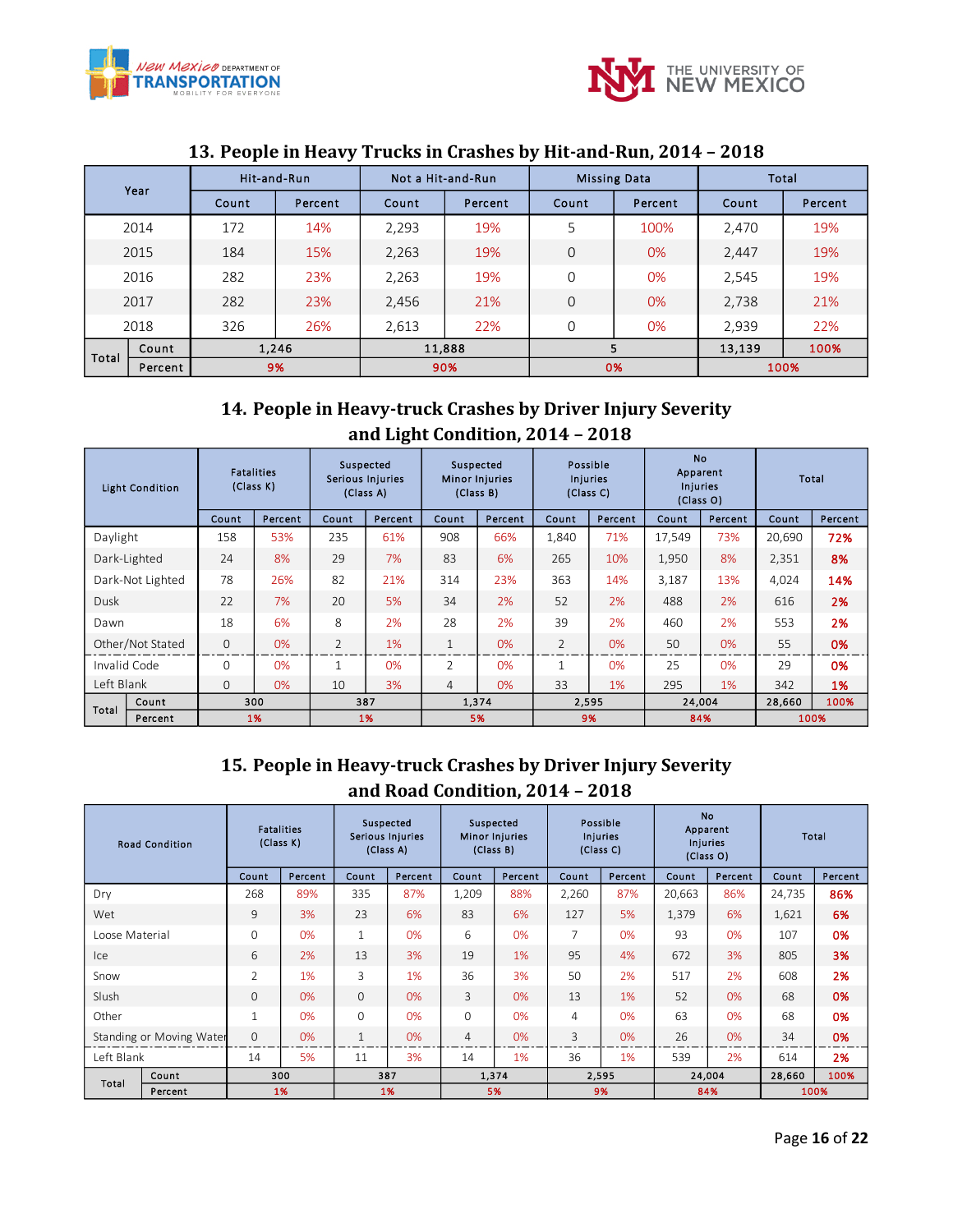



## <span id="page-16-0"></span>**16. People in Heavy-truck Crashes by Driver Injury Severity and Road Surface, 2014 – 2018**

|                     | <b>Road Surface</b>   | (Class K)      | <b>Fatalities</b> |                | Suspected<br><b>Serious Injuries</b><br>(Class A) |              | Suspected<br><b>Minor Injuries</b><br>(Class B) |       | Possible<br><b>Injuries</b><br>(Class C) | Apparent<br><b>Injuries</b> | No.<br>(Class O) |        | Total   |
|---------------------|-----------------------|----------------|-------------------|----------------|---------------------------------------------------|--------------|-------------------------------------------------|-------|------------------------------------------|-----------------------------|------------------|--------|---------|
|                     |                       | Count          | Percent           | Count          | Percent                                           | <b>Count</b> | Percent                                         | Count | Percent                                  | Count                       | Percent          | Count  | Percent |
|                     | Paved Center and Edge | 260            | 87%               | 284            | 73%                                               | 1,105        | 80%                                             | 2.070 | 80%                                      | 17.039                      | 71%              | 20.758 | 72%     |
| Paved Unstriped     |                       | 9              | 3%                | 26             | 7%                                                | 84           | 6%                                              | 134   | 5%                                       | 2,676                       | 11%              | 2,929  | 10%     |
| Paved Center Stripe |                       | 15             | 5%                | 59             | 15%                                               | 152          | 11%                                             | 320   | 12%                                      | 3,157                       | 13%              | 3,703  | 13%     |
| Unpaved             |                       | $\overline{2}$ | 1%                | $\overline{4}$ | 1%                                                | 15           | 1%                                              | 29    | 1%                                       | 527                         | 2%               | 577    | 2%      |
| Left Blank          |                       | 14             | 5%                | 14             | 4%                                                | 18           | 1%                                              | 42    | 2%                                       | 605                         | 3%               | 693    | 2%      |
|                     | Count                 |                | 300               |                | 387                                               |              | 1,374                                           |       | 2,595                                    | 24,004                      |                  | 28,660 | 100%    |
| Total               | Percent               |                | 1%                |                | 1%                                                |              | 5%                                              |       | 9%                                       |                             | 84%              |        | 100%    |

#### <span id="page-16-1"></span>**17. People in Heavy-truck Crashes by Driver Injury Severity and Traffic Control Device, 2014 – 2018**

|                 | <b>Traffic</b><br>Control<br>Device |              | <b>Fatalities</b><br>(Class K) |                | Suspected<br>Serious Injuries<br>(Class A) |                | Suspected<br><b>Minor Injuries</b><br>(Class B) |       | Possible<br><b>Injuries</b><br>(Class C) | <b>No</b><br><b>Injuries</b> | Apparent<br>(Class O) |        | Total   |
|-----------------|-------------------------------------|--------------|--------------------------------|----------------|--------------------------------------------|----------------|-------------------------------------------------|-------|------------------------------------------|------------------------------|-----------------------|--------|---------|
|                 |                                     | Count        | Percent                        | Count          | Percent                                    | Count          | Percent                                         | Count | Percent                                  | Count                        | Percent               | Count  | Percent |
| No Controls     |                                     | 162          | 54%                            | 226            | 58%                                        | 824            | 60%                                             | 1,446 | 56%                                      | 13,455                       | 56%                   | 16,113 | 56%     |
|                 | <b>Traffic Signals</b>              | 19           | 6%                             | 36             | 9%                                         | 113            | 8%                                              | 438   | 17%                                      | 4,064                        | 17%                   | 4,670  | 16%     |
| Stop Sign       |                                     | 10           | 3%                             | 17             | 4%                                         | 63             | 5%                                              | 110   | 4%                                       | 1,320                        | 5%                    | 1,520  | 5%      |
|                 | No Passing Zone                     | 38           | 13%                            | 29             | 7%                                         | 81             | 6%                                              | 90    | 3%                                       | 666                          | 3%                    | 904    | 3%      |
| 4-Way Stop      |                                     | $\mathbf{1}$ | 0%                             | $\Omega$       | 0%                                         | 4              | 0%                                              | 19    | 1%                                       | 160                          | 1%                    | 184    | 1%      |
| Yield Sign      |                                     | $\mathbf{O}$ | 0%                             | $\Omega$       | 0%                                         | $\overline{4}$ | 0%                                              | 11    | 0%                                       | 160                          | 1%                    | 175    | 1%      |
| RR Gate         |                                     | $\mathbf{0}$ | 0%                             | 3              | 1%                                         | $\overline{4}$ | 0%                                              | 3     | 0%                                       | 48                           | 0%                    | 58     | 0%      |
| <b>Flashers</b> |                                     | $\Omega$     | 0%                             | $\overline{2}$ | 1%                                         | 5              | 0%                                              | 6     | 0%                                       | 73                           | 0%                    | 86     | 0%      |
| Other           |                                     | 54           | 18%                            | 61             | 16%                                        | 248            | 18%                                             | 400   | 15%                                      | 3,281                        | 14%                   | 4,044  | 14%     |
| Left Blank      |                                     | 16           | 5%                             | 13             | 3%                                         | 28             | 2%                                              | 72    | 3%                                       | 777                          | 3%                    | 906    | 3%      |
| Total           | Count                               |              | 300                            |                | 387                                        |                | 1,374                                           |       | 2,595                                    |                              | 24,004                | 28,660 | 100%    |
|                 | Percent                             |              | 1%                             |                | 1%                                         |                | 5%                                              |       | 9%                                       |                              | 84%                   |        | 100%    |

## <span id="page-16-2"></span>**18. People in Heavy-truck Crashes by Driver Injury Severity and Road Design Lanes, 2014 – 2018**

|             | Road<br>Design<br>Lanes |       | <b>Fatalities</b><br>(Class K) |       | Suspected<br>Serious Injuries<br>(Class A) |       | Suspected<br><b>Minor Injuries</b><br>(Class B) |       | Possible<br><b>Injuries</b><br>(Class C) |        | <b>No</b><br>Apparent<br><b>Injuries</b><br>(Class O) |        | Total   |
|-------------|-------------------------|-------|--------------------------------|-------|--------------------------------------------|-------|-------------------------------------------------|-------|------------------------------------------|--------|-------------------------------------------------------|--------|---------|
|             |                         | Count | Percent                        | Count | Percent                                    | Count | Percent                                         | Count | Percent                                  | Count  | Percent                                               | Count  | Percent |
| Two Lanes   |                         | 186   | 62%                            | 190   | 49%                                        | 797   | 58%                                             | 1,288 | 50%                                      | 11,369 | 47%                                                   | 13.830 | 48%     |
| One Lane    |                         | 50    | 17%                            | 78    | 20%                                        | 258   | 19%                                             | 410   | 16%                                      | 4,354  | 18%                                                   | 5,150  | 18%     |
| Three Lanes |                         | 18    | 6%                             | 44    | 11%                                        | 98    | 7%                                              | 313   | 12%                                      | 2,821  | 12%                                                   | 3.294  | 11%     |
| Four+ Lanes |                         | 28    | 9%                             | 56    | 14%                                        | 175   | 13%                                             | 495   | 19%                                      | 3,678  | 15%                                                   | 4,432  | 15%     |
| Left Blank  |                         | 18    | 6%                             | 19    | 5%                                         | 46    | 3%                                              | 89    | 3%                                       | 1,782  | 7%                                                    | 1.954  | 7%      |
| Total       | Count                   |       | 300                            |       | 387                                        |       | 1,374                                           |       | 2,595                                    |        | 24,004                                                | 28,660 | 100%    |
|             | Percent                 |       | 1%                             |       | 1%                                         |       | 5%                                              |       | 9%                                       |        | 84%                                                   |        | 100%    |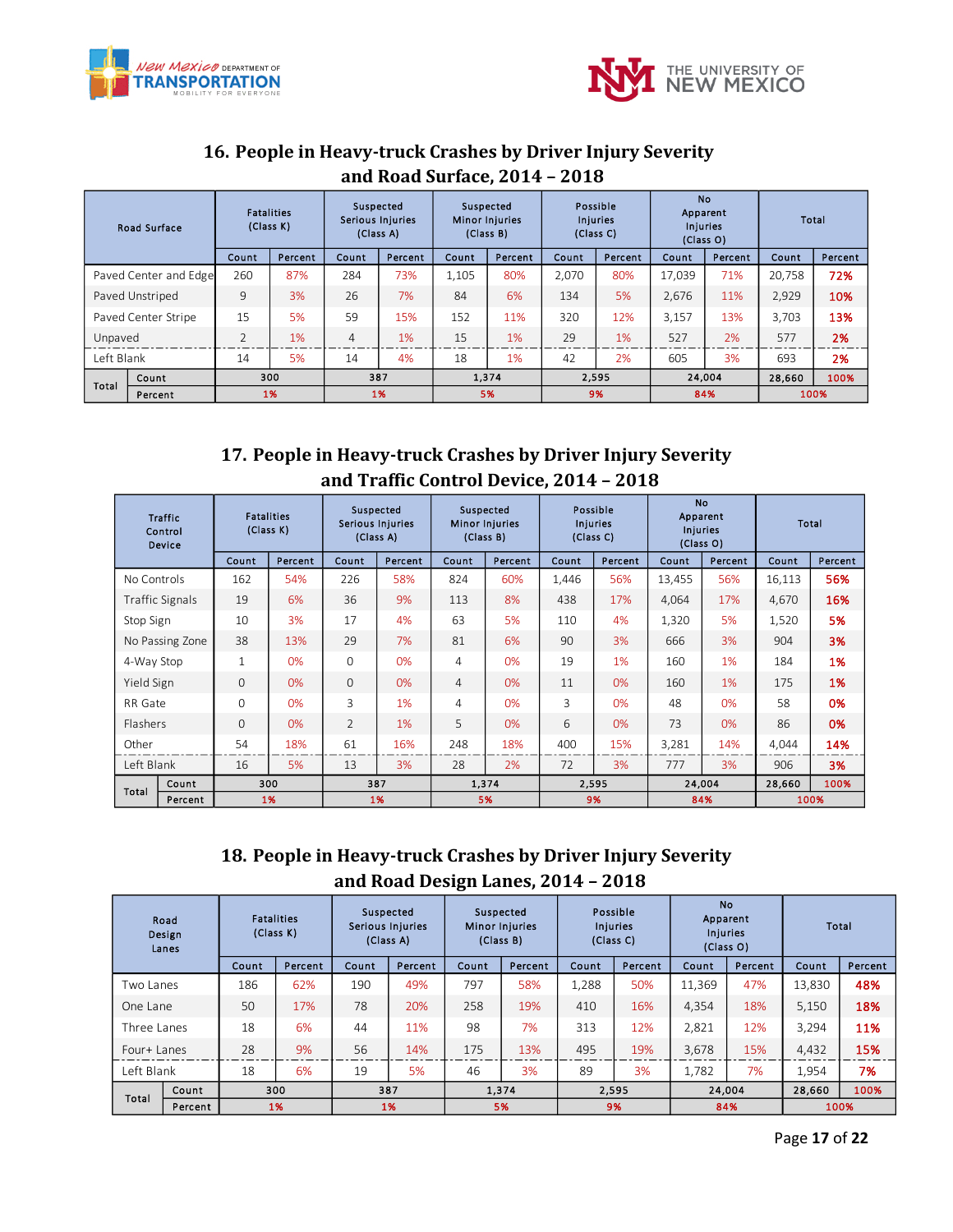



## <span id="page-17-0"></span>**19. People in Heavy-truck Crashes by Driver Injury Severity and Road Design Divider, 2014 – 2018**

|                  | Road<br>Design<br><b>Divider</b> |       | <b>Fatalities</b><br>(Class K) | Suspected<br><b>Serious Injuries</b> | (Class A) | Suspected | <b>Minor Injuries</b><br>(Class B) |       | Possible<br><b>Injuries</b><br>(Class C) |       | <b>No</b><br>Apparent<br><b>Injuries</b><br>(Class O) |        | Total   |
|------------------|----------------------------------|-------|--------------------------------|--------------------------------------|-----------|-----------|------------------------------------|-------|------------------------------------------|-------|-------------------------------------------------------|--------|---------|
|                  |                                  | Count | Percent                        | Count                                | Percent   | Count     | Percent                            | Count | Percent                                  | Count | Percent                                               | Count  | Percent |
| Painted Divider  |                                  | 127   | 42%                            | 123                                  | 32%       | 512       | 37%                                | 826   | 32%                                      | 7.360 | 31%                                                   | 8.948  | 31%     |
| Physical Divider |                                  | 64    | 21%                            | 100                                  | 26%       | 336       | 24%                                | 742   | 29%                                      | 6,217 | 26%                                                   | 7.459  | 26%     |
| Undivided        |                                  | 14    | 5%                             | 26                                   | 7%        | 80        | 6%                                 | 161   | 6%                                       | 2,415 | 10%                                                   | 2,696  | 9%      |
| Left Blank       |                                  | 95    | 32%                            | 138                                  | 36%       | 446       | 32%                                | 866   | 33%                                      | 8.012 | 33%                                                   | 9.557  | 33%     |
| Total            | <b>Count</b>                     |       | 300                            |                                      | 387       |           | 1.374                              |       | 2,595                                    |       | 24.004                                                | 28,660 | 100%    |
|                  | Percent                          |       | 1%                             |                                      | 1%        |           | 5%                                 |       | 9%                                       |       | 84%                                                   |        | 100%    |

#### <span id="page-17-1"></span>**20. People in Heavy-truck Crashes by Driver Injury Severity and Road Design, 2014 – 2018**

|                   | <b>Road Design</b>             | (Class K)      | <b>Fatalities</b> |                | Suspected<br>Serious Injuries<br>(Class A) |                | Suspected<br><b>Minor Injuries</b><br>(Class B) | (Class C) | Possible<br><b>Injuries</b> | <b>No</b><br>Injuries | Apparent<br>(Class O) | <b>Total</b> |         |
|-------------------|--------------------------------|----------------|-------------------|----------------|--------------------------------------------|----------------|-------------------------------------------------|-----------|-----------------------------|-----------------------|-----------------------|--------------|---------|
|                   |                                | Count          | Percent           | Count          | Percent                                    | Count          | Percent                                         | Count     | Percent                     | Count                 | Percent               | Count        | Percent |
|                   | Full Access Control or Freeway | 134            | 45%               | 154            | 40%                                        | 532            | 39%                                             | 880       | 34%                         | 7,787                 | 32%                   | 9,487        | 33%     |
| One-Way           |                                | 22             | 7%                | 37             | 10%                                        | 141            | 10%                                             | 256       | 10%                         | 2,467                 | 10%                   | 2,923        | 10%     |
| Construction Zone |                                | 2              | 1%                | 9              | 2%                                         | 23             | 2%                                              | 50        | 2%                          | 701                   | 3%                    | 785          | 3%      |
| Ramp              |                                | $\overline{2}$ | 1%                | $\overline{2}$ | 1%                                         | 20             | 1%                                              | 41        | 2%                          | 457                   | 2%                    | 522          | 2%      |
| Alley             |                                | $\Omega$       | 0%                | $\mathbf{1}$   | 0%                                         | $\mathbf{1}$   | 0%                                              | 7         | 0%                          | 88                    | 0%                    | 97           | 0%      |
| Undeveloped       |                                | 1              | 0%                | $\mathbf{1}$   | 0%                                         | $\overline{4}$ | 0%                                              | 7         | 0%                          | 147                   | 1%                    | 160          | 1%      |
| Other             |                                | 81             | 27%               | 92             | 24%                                        | 364            | 26%                                             | 813       | 31%                         | 7,287                 | 30%                   | 8,637        | 30%     |
| Left Blank        |                                | 58             | 19%               | 91             | 24%                                        | 289            | 21%                                             | 541       | 21%                         | 5,068                 | 21%                   | 6,047        | 21%     |
| Missing Data      |                                | 0              | 0%                | $\Omega$       | 0%                                         | 0              | 0%                                              | $\circ$   | 0%                          | $\overline{2}$        | 0%                    | 2            | 0%      |
| Total             | Count                          |                | 300               |                | 387                                        |                | 1,374                                           |           | 2,595                       |                       | 24,004                | 28,660       | 100%    |
|                   | Percent                        |                | 1%                |                | 1%                                         |                | 5%                                              | 9%        |                             |                       | 84%                   |              | 100%    |

## <span id="page-17-2"></span>**21. People in Heavy-truck Crashes by Driver Injury Severity and Driver Action, 2014 – 2018**

| <b>Vehicle Action</b> |                             |                | <b>Fatalities</b><br>(Class K) |                | Suspected<br>Serious Injuries<br>(Class A) |                | Suspected<br><b>Minor Injuries</b><br>(Class B) |               | Possible<br>Injuries<br>(Class C) |        | <b>No</b><br>Apparent<br><b>Injuries</b><br>(Class O) | <b>Total</b> |         |
|-----------------------|-----------------------------|----------------|--------------------------------|----------------|--------------------------------------------|----------------|-------------------------------------------------|---------------|-----------------------------------|--------|-------------------------------------------------------|--------------|---------|
|                       |                             | Count          | Percent                        | Count          | Percent                                    | Count          | Percent                                         | Count         | Percent                           | Count  | Percent                                               | Count        | Percent |
| Going Straight        |                             | 197            | 66%                            | 227            | 59%                                        | 810            | 59%                                             | 1,367         | 53%                               | 11,191 | 47%                                                   | 13,792       | 48%     |
| Left Turn             |                             | 3              | 1%                             | 20             | 5%                                         | 61             | 4%                                              | 126           | 5%                                | 1,624  | 7%                                                    | 1,834        | 6%      |
| Right Turn            |                             | $\overline{2}$ | 1%                             | 3              | 1%                                         | 28             | 2%                                              | 69            | 3%                                | 1,276  | 5%                                                    | 1,378        | 5%      |
| Overtaking Passing    |                             | 7              | 2%                             | $\overline{7}$ | 2%                                         | 20             | 1%                                              | 64            | 2%                                | 530    | 2%                                                    | 628          | 2%      |
| Start in Traffic Lane |                             | $\Omega$       | 0%                             | $\mathbf{1}$   | 0%                                         | $\overline{2}$ | 0%                                              | 6             | 0%                                | 52     | 0%                                                    | 61           | 0%      |
| Parked                |                             | $\overline{2}$ | 1%                             | 3              | 1%                                         | 6              | 0%                                              | 15            | 1%                                | 813    | 3%                                                    | 839          | 3%      |
| Stopped For Traffic   |                             | $\Omega$       | 0%                             | 3              | 1%                                         | 18             | 1%                                              | 88            | 3%                                | 598    | 2%                                                    | 707          | 2%      |
| <b>Backing</b>        |                             | $\Omega$       | 0%                             | $\mathbf{0}$   | 0%                                         | $7^{\circ}$    | 1%                                              | 6             | 0%                                | 570    | 2%                                                    | 583          | 2%      |
| Slowing               |                             | 3              | 1%                             | 5              | 1%                                         | 4              | 0%                                              | 45            | 2%                                | 216    | 1%                                                    | 273          | 1%      |
| Start From Park       |                             | $\Omega$       | 0%                             | $\Omega$       | 0%                                         | $\mathbf{1}$   | 0%                                              | $\mathcal{P}$ | 0%                                | 42     | 0%                                                    | 45           | 0%      |
|                       | Stopped for Signs or Signal | $\Omega$       | 0%                             | 3              | 1%                                         | 5              | 0%                                              | 76            | 3%                                | 488    | 2%                                                    | 572          | 2%      |
| U-turn                |                             | 3              | 1%                             | 1              | 0%                                         | 9              | 1%                                              | 4             | 0%                                | 102    | 0%                                                    | 119          | 0%      |
| Left Blank            |                             | 83             | 28%                            | 114            | 29%                                        | 403            | 29%                                             | 727           | 28%                               | 6,502  | 27%                                                   | 7,829        | 27%     |
| Total                 | Count                       |                | 300                            |                | 387                                        |                | 1,374                                           |               | 2,595                             |        | 24,004                                                | 28,660       | 100%    |
|                       | Percent                     |                | 1%                             |                | 1%                                         |                | 5%                                              |               | 9%                                |        | 84%                                                   |              | 100%    |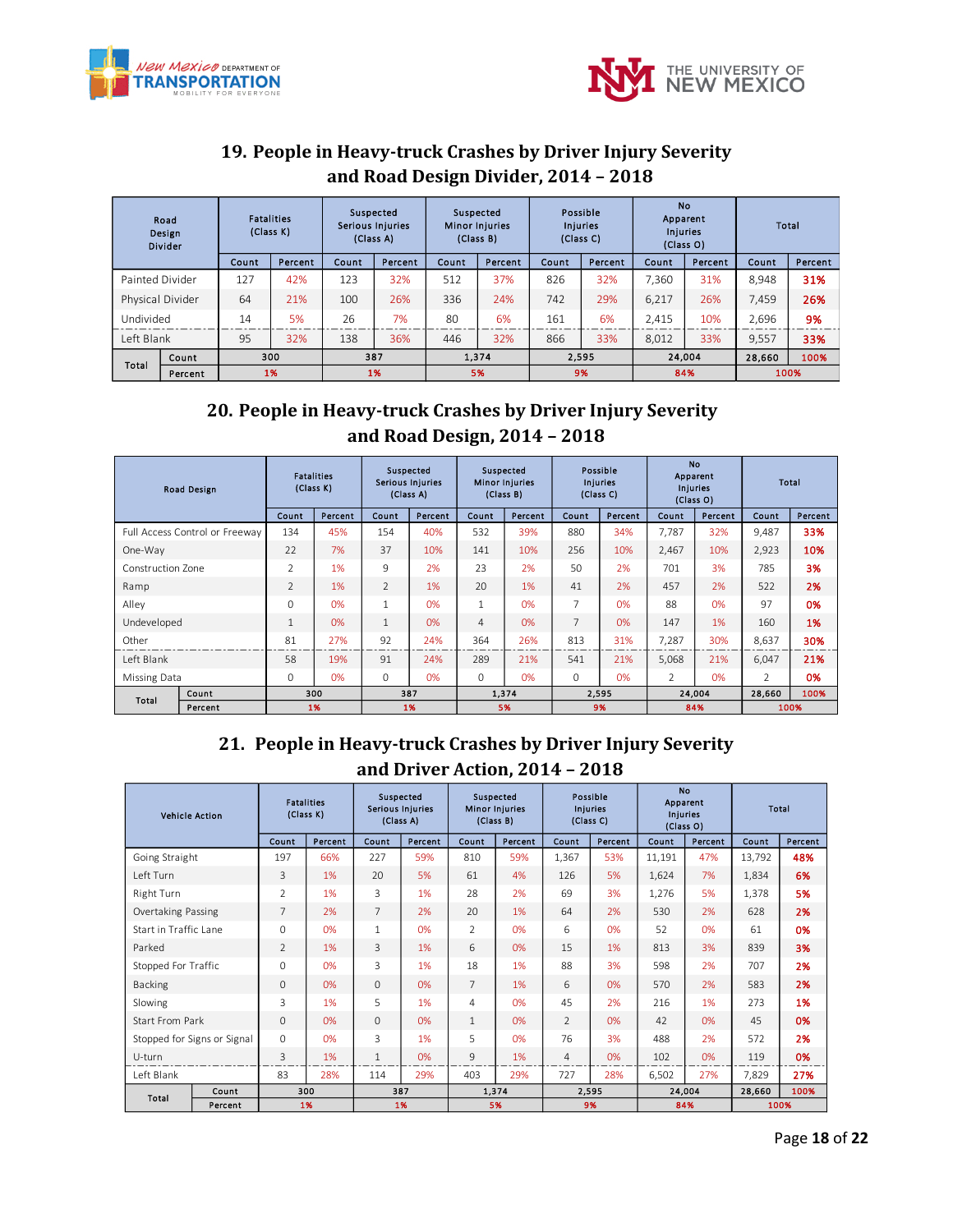



#### <span id="page-18-0"></span>**22. People in Heavy-truck Crashes by Driver Injury Severity and Agency, 2014 – 2018**

|                                        | Law<br><b>Enforcement</b><br>Agency |               | <b>Fatalities</b><br>(Class K) |       | Suspected<br>Serious Injuries<br>(Class A) |       | Suspected<br><b>Minor Injuries</b><br>(Class B) |       | Possible<br><b>Injuries</b><br>(Class C) |       | <b>No</b><br>Apparent<br><b>Injuries</b><br>(Class O) |        | Total   |
|----------------------------------------|-------------------------------------|---------------|--------------------------------|-------|--------------------------------------------|-------|-------------------------------------------------|-------|------------------------------------------|-------|-------------------------------------------------------|--------|---------|
|                                        |                                     | Count         | Percent                        | Count | Percent                                    | Count | Percent                                         | Count | Percent                                  | Count | Percent                                               | Count  | Percent |
| New Mexico State Police (NMSP)         |                                     | 179           | 60%                            | 174   | 45%                                        | 651   | 47%                                             | 713   | 27%                                      | 6.101 | 25%                                                   | 7,818  | 27%     |
| Albuquerque Police Department          |                                     | 17            | 6%                             | 66    | 17%                                        | 160   | 12%                                             | 638   | 25%                                      | 5,023 | 21%                                                   | 5,904  | 21%     |
| Bernalillo County Sheriff's Department |                                     | 9             | 3%                             | 17    | 4%                                         | 58    | 4%                                              | 118   | 5%                                       | 1,397 | 6%                                                    | 1,599  | 6%      |
| Las Cruces Police Department           |                                     | $\mathcal{L}$ | 1%                             | 5     | 1%                                         | 28    | 2%                                              | 104   | 4%                                       | 1,069 | 4%                                                    | 1,208  | 4%      |
|                                        | NMDPS Motor Transportation Police   | 35            | 12%                            | 37    | 10%                                        | 121   | 9%                                              | 120   | 5%                                       | 851   | 4%                                                    | 1,164  | 4%      |
| All Other Agencies                     |                                     | 58            | 19%                            | 88    | 23%                                        | 356   | 26%                                             | 902   | 35%                                      | 9,563 | 40%                                                   | 10.967 | 38%     |
| Total                                  | Count                               |               | 300                            |       | 387                                        |       | 1,374                                           |       | 2.595                                    |       | 24,004                                                | 28,660 | 100%    |
|                                        | Percent                             |               | 1%                             |       | 1%                                         |       | 5%                                              |       | 9%                                       |       | 84%                                                   |        | 100%    |

#### <span id="page-18-1"></span>**23. People in Heavy-truck Crashes by Driver Injury Severity and City, 2014 – 2018**

| <b>Cities</b>    |         | <b>Fatalities</b><br>(Class K) |         | Suspected<br>Serious Injuries<br>(Class A) |         | Suspected<br><b>Minor Injuries</b><br>(Class B) |         | Possible<br>Injuries<br>(Class C) |         | No<br>Apparent<br>Injuries<br>(Class O) |         | <b>Total</b>   |         |
|------------------|---------|--------------------------------|---------|--------------------------------------------|---------|-------------------------------------------------|---------|-----------------------------------|---------|-----------------------------------------|---------|----------------|---------|
|                  |         | Count                          | Percent | Count                                      | Percent | Count                                           | Percent | Count                             | Percent | Count                                   | Percent | Count          | Percent |
| Albuquerque      |         | 25                             | 8%      | 85                                         | 22%     | 199                                             | 14%     | 737                               | 28%     | 6,869                                   | 29%     | 7,915          | 27.6%   |
| Las Cruces       |         | $\overline{4}$                 | 1%      | 12                                         | 3%      | 41                                              | 3%      | 141                               | 5%      | 1,534                                   | 6%      | 1,732          | 6.0%    |
| Santa Fe         |         | $\mathbf{0}$                   | 0%      | 3                                          | 1%      | 24                                              | 2%      | 88                                | 3%      | 929                                     | 4%      | 1,044          | 3.6%    |
| Carlsbad         |         | $\overline{3}$                 | 1%      | $\overline{7}$                             | 2%      | 15                                              | 1%      | 61                                | 2%      | 505                                     | 2%      | 591            | 2.1%    |
| Gallup           |         | 3                              | 1%      | $\overline{4}$                             | 1%      | 11                                              | 1%      | 33                                | 1%      | 506                                     | 2%      | 557            | 1.9%    |
| Farmington       |         | 3                              | 1%      | 9                                          | 2%      | 14                                              | 1%      | 24                                | 1%      | 439                                     | 2%      | 489            | 1.7%    |
| Hobbs            |         | $\Omega$                       | 0%      | $\overline{2}$                             | 1%      | 21                                              | 2%      | 48                                | 2%      | 348                                     | 1%      | 419            | 1.5%    |
| Roswell          |         | $\mathbf{1}$                   | 0%      | 9                                          | 2%      | 5                                               | 0%      | 28                                | 1%      | 342                                     | 1%      | 385            | 1.3%    |
| Rio Rancho       |         | $\Omega$                       | 0%      | $\overline{4}$                             | 1%      | 12                                              | 1%      | 27                                | 1%      | 314                                     | 1%      | 357            | 1.2%    |
| Clovis           |         | $\mathbf{0}$                   | 0%      | 3                                          | 1%      | 9                                               | 1%      | 30                                | 1%      | 282                                     | 1%      | 324            | 1.1%    |
| Edgewood         |         | $\mathbf{1}$                   | 0%      | $\mathbf{0}$                               | 0%      | $\overline{4}$                                  | 0%      | 17                                | 1%      | 198                                     | 1%      | 220            | 0.8%    |
| Moriarty         |         | $\mathbf{1}$                   | 0%      | $\mathbf{1}$                               | 0%      | 14                                              | 1%      | 20                                | 1%      | 180                                     | 1%      | 216            | 0.8%    |
| Bernalillo       |         | 1                              | 0%      | $\overline{2}$                             | 1%      | 9                                               | 1%      | 15                                | 1%      | 182                                     | 1%      | 209            | 0.7%    |
| Artesia          |         | $\mathbf{1}$                   | 0%      | 5                                          | 1%      | 5                                               | 0%      | 6                                 | 0%      | 178                                     | 1%      | 195            | 0.7%    |
| Deming           |         | 3                              | 1%      | $\overline{4}$                             | 1%      | 13                                              | 1%      | 17                                | 1%      | 153                                     | 1%      | 190            | 0.7%    |
| Laguna           |         | $\mathbf{1}$                   | 0%      | $\overline{0}$                             | 0%      | 9                                               | 1%      | 25                                | 1%      | 154                                     | 1%      | 189            | 0.7%    |
| Los Lunas        |         | $\mathbf{0}$                   | 0%      | $\overline{2}$                             | 1%      | $\overline{7}$                                  | 1%      | 11                                | 0%      | 161                                     | 1%      | 181            | 0.6%    |
| Santa Rosa       |         | 6                              | 2%      | $1\,$                                      | 0%      | 16                                              | 1%      | 13                                | 1%      | 141                                     | 1%      | 177            | 0.6%    |
| Tucumcari        |         | 3                              | 1%      | $\overline{0}$                             | 0%      | 15                                              | 1%      | $\overline{7}$                    | 0%      | 137                                     | 1%      | 162            | 0.6%    |
| Alamogordo       |         | $\mathbf{0}$                   | 0%      | $\mathbf{0}$                               | 0%      | 8                                               | 1%      | 13                                | 1%      | 130                                     | 1%      | 151            | 0.5%    |
| Española         |         | $\mathbf{1}$                   | 0%      | $\overline{2}$                             | 1%      | 3                                               | 0%      | 17                                | 1%      | 109                                     | 0%      | 132            | 0.5%    |
| Portales         |         | $\mathbf{0}$                   | 0%      | $\overline{4}$                             | 1%      | $\mathbf{1}$                                    | 0%      | $7\overline{ }$                   | 0%      | 108                                     | 0%      | 120            | 0.4%    |
| Anthony          |         | 3                              | 1%      | $\mathbf{1}$                               | 0%      | $\overline{4}$                                  | 0%      | 11                                | 0%      | 91                                      | 0%      | 110            | 0.4%    |
| Bloomfield       |         | $\mathbf{O}$                   | 0%      | $\mathbf{1}$                               | 0%      | 3                                               | 0%      | 12                                | 0%      | 93                                      | 0%      | 109            | 0.4%    |
| Lordsburg        |         | $\overline{7}$                 | 2%      | $\mathbf 0$                                | 0%      | $\overline{7}$                                  | 1%      | 12                                | 0%      | 76                                      | 0%      | 102            | 0.4%    |
| Aztec            |         | $\overline{0}$                 | 0%      | $\mathbf{1}$                               | 0%      | 5                                               | 0%      | 8                                 | 0%      | 83                                      | 0%      | 97             | 0.3%    |
| Las Vegas        |         | $\mathbf{0}$                   | 0%      | $\mathbf{1}$                               | 0%      | 3                                               | 0%      | 8                                 | 0%      | 82                                      | 0%      | 94             | 0.3%    |
| Vado             |         | $\mathbf{0}$                   | 0%      | $\mathbf{0}$                               | 0%      | 8                                               | 1%      | $\overline{7}$                    | 0%      | 78                                      | 0%      | 93             | 0.3%    |
| Grants           |         | $\mathbf{1}$                   | 0%      | $\mathbf 0$                                | 0%      | $\overline{4}$                                  | 0%      | 11                                | 0%      | 76                                      | 0%      | 92             | 0.3%    |
| Thoreau          |         | $1\,$                          | 0%      | $\mathsf{O}\xspace$                        | 0%      | 8                                               | 1%      | 8                                 | 0%      | 74                                      | 0%      | 91             | 0.3%    |
| All Other Cities |         | 46                             | 15%     | 40                                         | 10%     | 221                                             | 16%     | 336                               | 13%     | 3,088                                   | 13%     | 3,731          | 13.0%   |
| Rural            |         | 185                            | 62%     | 184                                        | 48%     | 656                                             | 48%     | 797                               | 31%     | 6,364                                   | 27%     | 8,186          | 28.6%   |
| Total            | Count   | 300                            |         | 387                                        |         | 1,374                                           |         | 2,595                             |         | 24,004                                  |         | 28,660<br>100% |         |
|                  | Percent | 1%                             |         | 1%                                         |         | 5%                                              |         | 9%                                |         | 84%                                     |         | 100%           |         |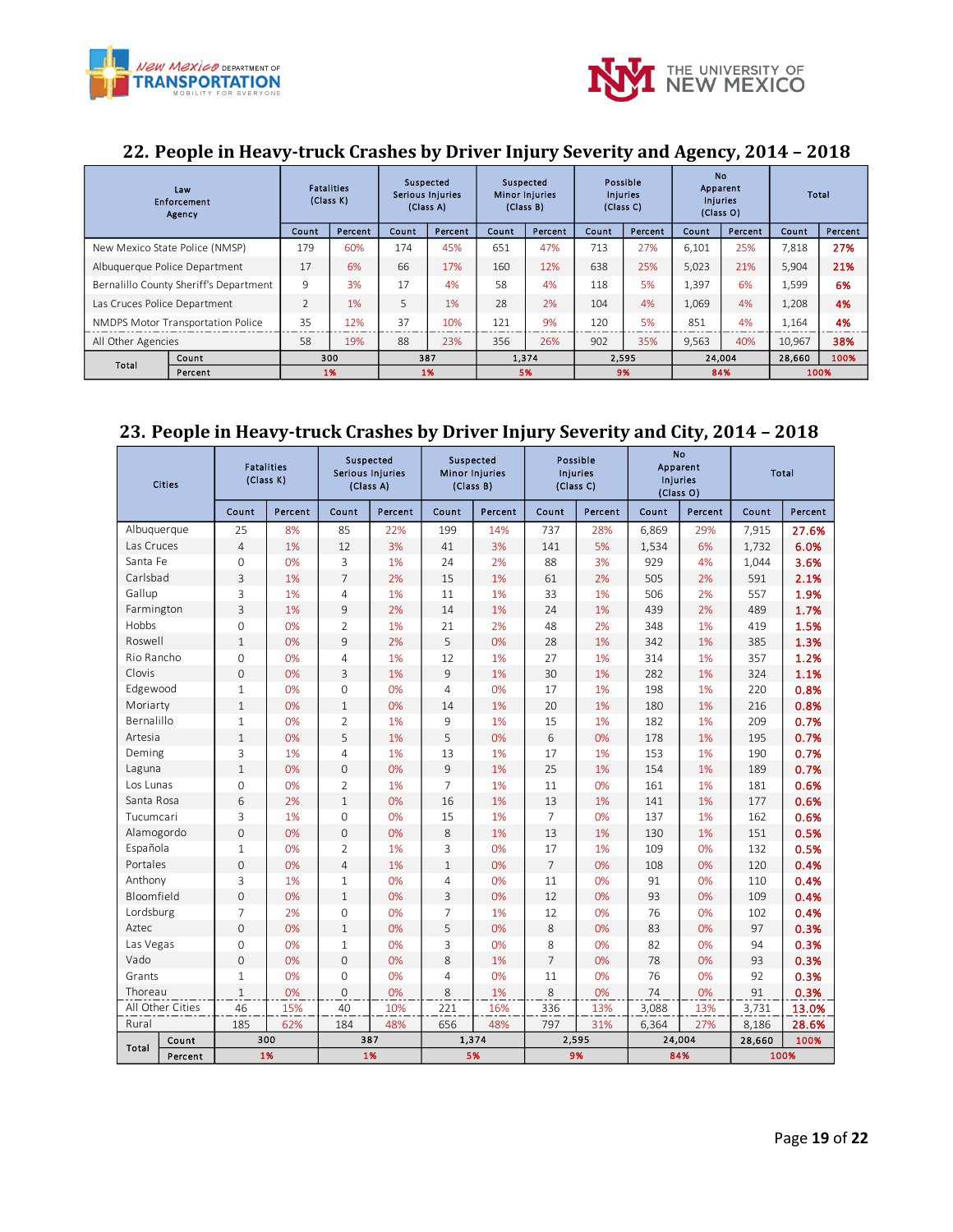



## <span id="page-19-0"></span>**24. People in Heavy-truck Crashes by Driver Injury Severity and County, 2014 – 2018**

| County     |         | <b>Fatalities</b>   | Suspected                     | Suspected                          | Possible              | No Apparent           | Total          |         |  |
|------------|---------|---------------------|-------------------------------|------------------------------------|-----------------------|-----------------------|----------------|---------|--|
|            |         | (Class K)           | Serious Injuries<br>(Class A) | <b>Minor Injuries</b><br>(Class B) | Injuries<br>(Class C) | Injuries<br>(Class O) | Count          | Percent |  |
| Bernalillo |         | 29                  | 93                            | 238                                | 788                   | 7,398                 | 8,546          | 30%     |  |
| Catron     |         | $\mathbf{1}$        | $\mathbf{1}$                  | $\overline{2}$                     | $\overline{2}$        | $14\,$                | 20             | 0%      |  |
| Chaves     |         | 13                  | 15                            | 33                                 | 54                    | 525                   | 640            | 2%      |  |
| Cibola     |         | 12                  | 5                             | 57                                 | 74                    | 699                   | 847            | 3%      |  |
| Colfax     |         | $\mathbf{3}$        | $\mathsf{O}\xspace$           | 21                                 | 13                    | 197                   | 234            | 1%      |  |
| Curry      |         | $\mathbf{1}$        | 12                            | 25                                 | 50                    | 400                   | 488            | 2%      |  |
| De Baca    |         | $\mathbf{3}$        | $\mathsf{O}\xspace$           | $\mathbf{1}$                       | $\overline{2}$        | 45                    | 51             | 0%      |  |
| Doña Ana   |         | 14                  | 19                            | 89                                 | 214                   | 2,229                 | 2,565          | 9%      |  |
| Eddy       |         | 36                  | 36                            | 121                                | 177                   | 1,597                 | 1,967          | 7%      |  |
| Grant      |         | $\mathbf{1}$        | $\mathsf{O}\xspace$           | 13                                 | 26                    | 224                   | 264            | 1%      |  |
| Guadalupe  |         | 15                  | $\overline{7}$                | 72                                 | 87                    | 805                   | 986            | 3%      |  |
| Harding    |         | $\overline{2}$      | $\mathsf{O}\xspace$           | $\mathbf{0}$                       | $\overline{2}$        | $\mathbf{3}$          | $\overline{7}$ | 0%      |  |
| Hidalgo    |         | 23                  | 14                            | 25                                 | 44                    | 290                   | 396            | 1%      |  |
| Lea        |         | 40                  | 39                            | 152                                | 174                   | 1,288                 | 1,693          | 6%      |  |
| Lincoln    |         | $\mathbf{3}$        | 8                             | 14                                 | 19                    | 206                   | 250            | 1%      |  |
| Los Alamos |         | $\mathbf{1}$        | $\mathsf{O}\xspace$           | $\mathbf{1}$                       | $\overline{2}$        | 53                    | 57             | 0%      |  |
| Luna       |         | $\overline{4}$      | 15                            | 50                                 | 61                    | 495                   | 625            | 2%      |  |
| McKinley   |         | 19                  | 16                            | 77                                 | 123                   | 1,454                 | 1,689          | 6%      |  |
| Mora       |         | $\mathsf{O}\xspace$ | $\mathsf{O}\xspace$           | 10                                 | 10                    | 72                    | 92             | 0%      |  |
| Otero      |         | $\overline{4}$      | $\overline{4}$                | 29                                 | 38                    | 303                   | 378            | 1%      |  |
| Quay       |         | $\overline{9}$      | $1\,$                         | 56                                 | 61                    | 520                   | 647            | 2%      |  |
| Rio Arriba |         | $\mathbf{3}$        | 6                             | 15                                 | 32                    | 250                   | 306            | 1%      |  |
| Roosevelt  |         | $\mathbf{3}$        | 15                            | 20                                 | 13                    | 192                   | 243            | 1%      |  |
| San Juan   |         | 24                  | 25                            | 45                                 | 95                    | 942                   | 1,131          | 4%      |  |
| San Miguel |         | 5                   | 13                            | 12                                 | 30                    | 191                   | 251            | 1%      |  |
| Sandoval   |         | $12\,$              | $10\,$                        | 49                                 | 82                    | 747                   | 900            | 3%      |  |
| Santa Fe   |         | 3                   | $\overline{7}$                | 47                                 | 139                   | 1,421                 |                | 6%      |  |
| Sierra     |         | $\,0\,$             | $\mathsf 9$                   | $11\,$                             | $15\,$                | 93                    |                | 0%      |  |
| Socorro    |         | $\overline{2}$      | 5                             | $18\,$                             | 16                    | 128                   | 169            | 1%      |  |
| Taos       |         | $1\,$               | $\mathsf{O}\xspace$           | $\overline{7}$                     | 16                    | 151                   | 175            | 1%      |  |
| Torrance   |         | $11\,$              | 5                             | 39                                 | 88                    | 645                   | 788            | 3%      |  |
| Union      |         | $\mathbf 0$         | $\mathsf{O}\xspace$           | $\mathsf S$                        | $\overline{7}$        | 67                    | 79             | 0%      |  |
| Valencia   |         | $\overline{3}$      | $\overline{7}$                | 20                                 | 41                    | 360                   | 431            | 2%      |  |
| Total      | Count   | 300                 | 387                           | 1,374                              | 2,595                 | 24,004                | 28,660         | 100%    |  |
|            | Percent | 11%                 | 17%                           | 32%                                | 29%                   | 10%                   |                | 100%    |  |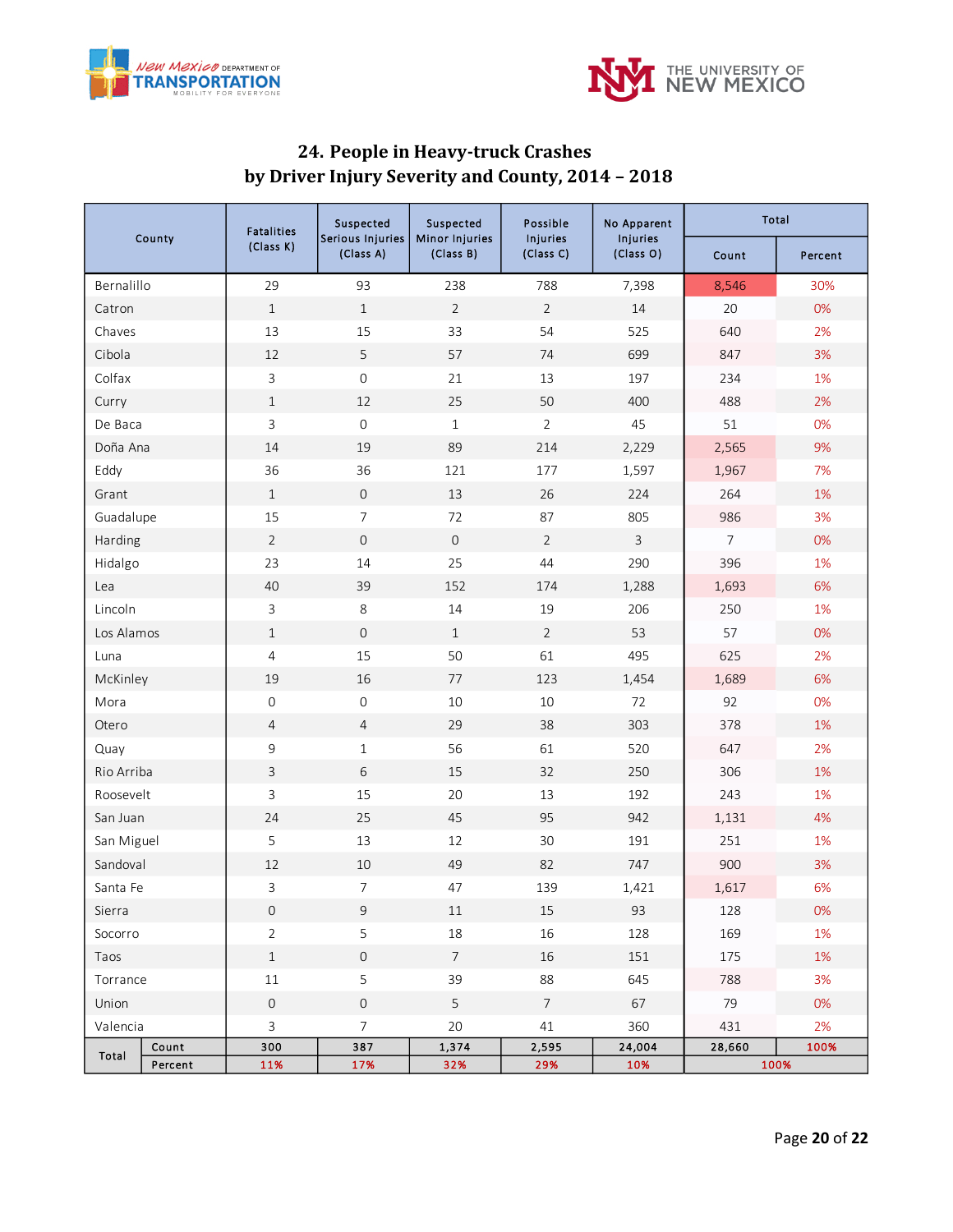



## <span id="page-20-0"></span>**25. Frequency of Contributing Factors in Heavy-truck Crashes, 2014 – 2018**

| Contributing Factors*                | 2014           | 2015           | 2016           | 2017           | 2018           | <b>Five-Year Summary</b> |         |
|--------------------------------------|----------------|----------------|----------------|----------------|----------------|--------------------------|---------|
|                                      |                |                |                |                |                | Average                  | Percent |
| Human                                | 3,046          | 3,035          | 3,131          | 3,434          | 3,644          | 3,258                    | 57%     |
| Alcohol Involved                     | 52             | 38             | 60             | 62             | 65             | 55                       | 1%      |
| Avoid No Contact - Other             | 50             | 60             | 114            | 79             | 66             | 74                       | 1%      |
| Avoid No Contact - Vehicle           | 127            | 137            | 121            | 178            | 242            | 161                      | 3%      |
| Cell Phone                           | 8              | 11             | 6              | 20             | 9              | 11                       | 0%      |
| Disregarded Traffic Signal           | 59             | 45             | 65             | 61             | 54             | 57                       | 1%      |
| Driver Inattention                   | 1,084          | 1,083          | 1,112          | 1,207          | 1,284          | 1,154                    | 20%     |
| Driverless Moving Vehicle            | 7              | 6              | 14             | 7              | $\overline{4}$ | 8                        | 0%      |
| Drove Left Of Center                 | 92             | 91             | 95             | 137            | 115            | 106                      | 2%      |
| Drug Involved                        | 10             | $\overline{7}$ | 16             | 19             | 23             | 15                       | 0%      |
| <b>Excessive Speed</b>               | 145            | 151            | 163            | 135            | 133            | 145                      | 3%      |
| Failed to Yield Right of Way         | 227            | 190            | 202            | 255            | 281            | 231                      | 4%      |
| Failed to Yield to Emergency Vehicle | 2              | 5              | 6              | 9              | 12             | 7                        | 0%      |
| Failed to Yield to Police Vehicle    | 0              | $\overline{0}$ | 2              | $\overline{0}$ | 6              | $\overline{2}$           | 0%      |
| Following Too Closely                | 192            | 188            | 231            | 221            | 247            | 216                      | 4%      |
| High Speed Pursuit                   | $\mathbf{0}$   | $\mathbf{1}$   | $\overline{4}$ | $\mathbf{1}$   | 5              | $\overline{2}$           | 0%      |
| Improper Backing                     | 80             | 85             | 96             | 103            | 94             | 92                       | 2%      |
| Improper Lane Change                 | 122            | 138            | 124            | 165            | 186            | 147                      | 3%      |
| Improper Overtaking                  | 103            | 102            | 128            | 111            | 109            | 111                      | 2%      |
| Made Improper Turn                   | 191            | 162            | 169            | 182            | 180            | 177                      | 3%      |
| Other Improper Driving               | 285            | 243            | 248            | 296            | 294            | 273                      | 5%      |
| Passed Stop Sign                     | 38             | 44             | 27             | 36             | 34             | 36                       | 1%      |
| Speed Too Fast for Conditions        | 151            | 220            | 102            | 119            | 164            | 151                      | 3%      |
| <b>TRKInv Error</b>                  | 8              | 5              | 11             | 12             | 8              | 9                        | 0%      |
| Texting                              | $\overline{2}$ | $\mathbf{1}$   | $\mathbf{1}$   | $\mathbf 0$    | 2              | $\mathbf{1}$             | 0%      |
| Vehicle Skidded Before Brake         | 11             | 22             | 14             | 19             | 27             | 19                       | 0%      |
| Vehicle                              | 152            | 152            | 144            | 157            | 175            | 156                      | 3%      |
| Defective Steering                   | 8              | 8              | 12             | 14             | 13             | 11                       | 0%      |
| Defective Tires                      | 39             | 40             | 44             | 48             | 54             | 45                       | 1%      |
| Inadequate Brakes                    | 25             | 14             | 23             | 24             | 19             | 21                       | 0%      |
| Other Mechanical Defect              | 80             | 90             | 65             | 71             | 89             | 79                       | 1%      |
| Environment                          | 8              | 23             | 16             | 17             | 13             | 15                       | 0%      |
| Low Visibility Due to Smoke          | $\mathbf{1}$   | $\overline{2}$ | 5              | $\mathbf{0}$   | $\mathbf 0$    | $\overline{2}$           | 0%      |
| Road Defect                          | 7              | 19             | 10             | 15             | 12             | 13                       | 0%      |
| Traffic Control Not Functioning      | $\mathbf 0$    | $\overline{2}$ | $\mathbf 1$    | 2              | $\mathbf{1}$   | $\mathbf{1}$             | 0%      |
| Other                                | 2,025          | 2,120          | 2,276          | 2,465          | 2,530          | 2,283                    | 40%     |
| None                                 | 1362           | 1377           | 1531           | 1704           | 1708           | 1,536                    | 27%     |
| Other - No Driver Error              | 423            | 497            | 481            | 549            | 644            | 519                      | 9%      |
| Missing Data                         | 240            | 246            | 264            | 212            | 178            | 228                      | 4%      |
| <b>Total Contributing Factors</b>    | 5,231          | 5,330          | 5,567          | 6,073          | 6,362          | 5,713                    | 100%    |

\*See Contributing Factors definition for more details regarding the data in this table.